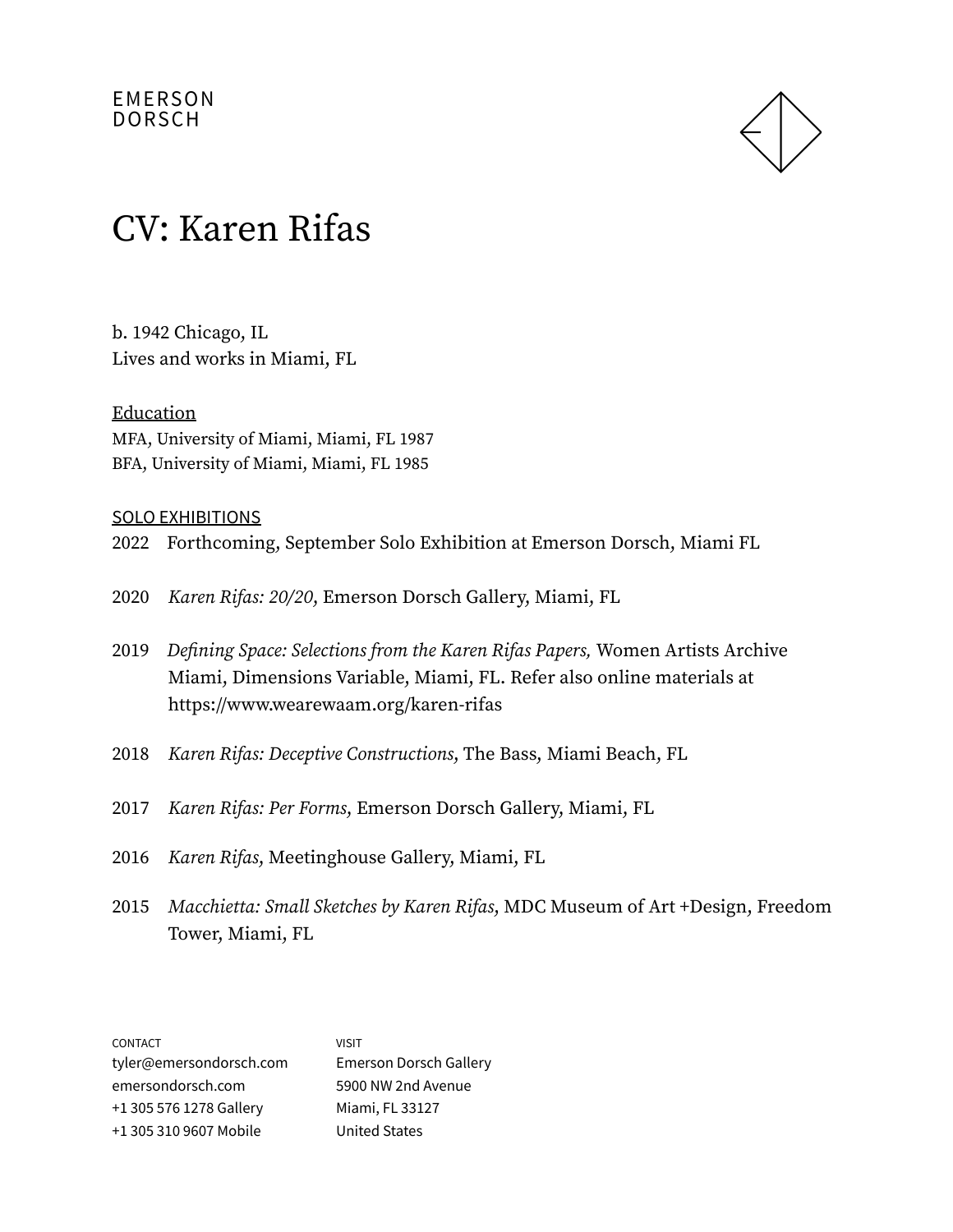

- 2014 Karen Rifas, Arevalo Gallery Project, Miami FL Karen Rifas: Crosswords, ART@WORK, Miami, FL Karen Rifas, Walgreens Windows at 23rd, with Oolite Arts and the Bass, Miami Beach, FL
- 2013 Karen Rifas: Recent Works, Arevalo Gallery, Miami, FL Karen Rifas, A Delicate Balance, MIA South Terminal, Miami, FL
- 2012 Karen Rifas, Interventions, under the bridge, Miami FL

Karen Rifas, Strung Out 2, 2011-2012, Dacra Space, Miami FL

- 2011 Karen Rifas, Strung Out, Bernice Steinbaum Gallery, Miami, FL
- 2010 Karen Rifas, The Library, 581.4/R564.r, de la Cruz Collection, Miami, FL Karen Rifas, Abandoned, de la Cruz Collection, Miami, FL
- 2009 Karen Rifas: Nature Structure, Bernice Steinbaum Gallery, Miami, FL
- 2008 Karen Rifas, Morning Coffee, Miami Dade College, Wolfson Campus Centre Gallery, Miami, FL Karen Rifas, Cornered, Bernice Steinbaum Gallery. Miami, FL

| <b>CONTACT</b>          | <b>VISIT</b>                  |
|-------------------------|-------------------------------|
| tyler@emersondorsch.com | <b>Emerson Dorsch Gallery</b> |
| emersondorsch.com       | 5900 NW 2nd Avenue            |
| +1 305 576 1278 Gallery | Miami, FL 33127               |
| +1 305 310 9607 Mobile  | <b>United States</b>          |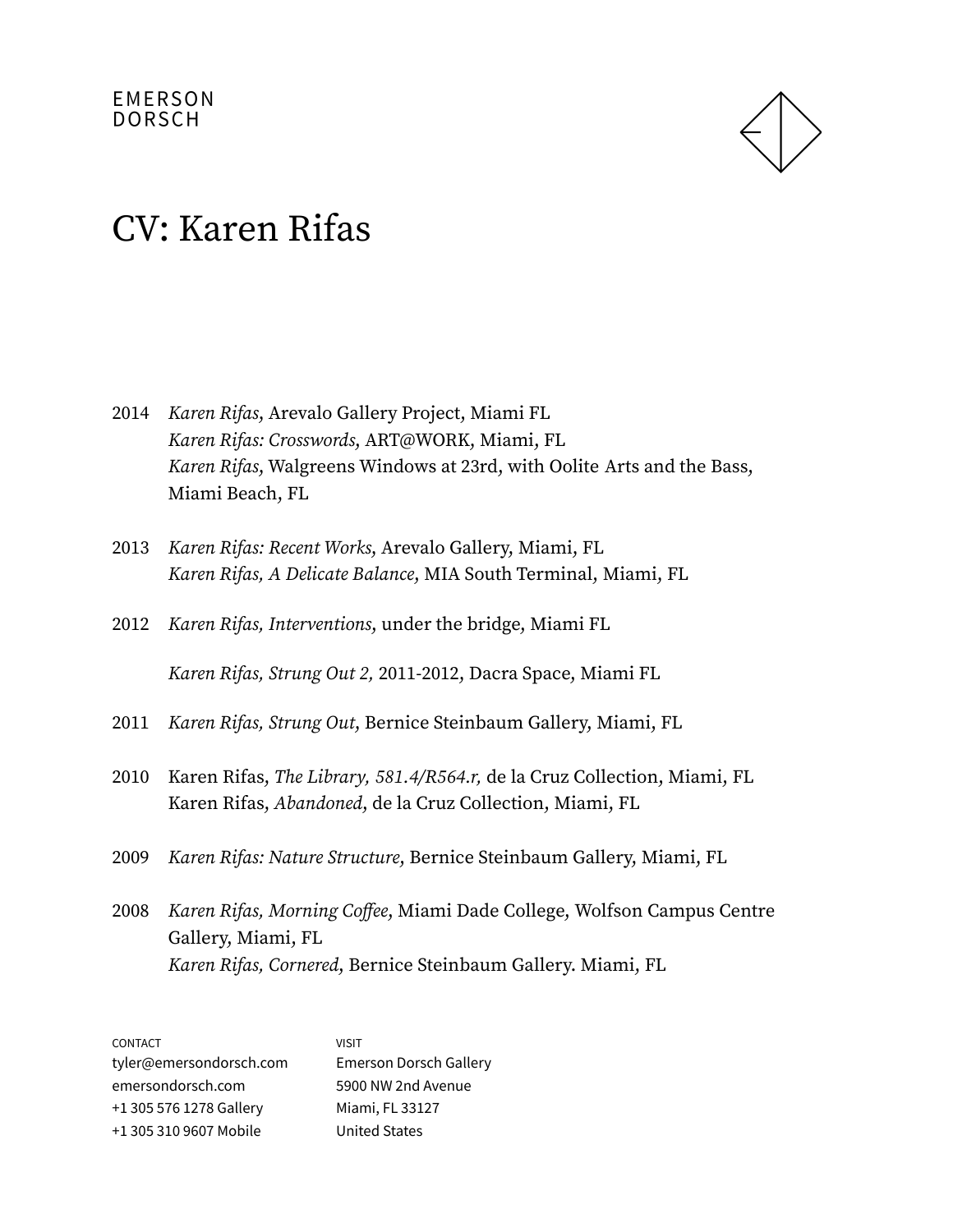

- 2007 Karen Rifas, Just Geometry, The Moore Building, First Floor. Miami, FL Karen Rifas, Volumes of Fragility, Pinnacle Gallery, Savannah College of Art and Design. Savannah, GA
- 2006 Karen Rifas, Martha Stewart's Tree Farm, Art Basel, MOCA at Goldman Warehouse Karen Rifas: Geocentric Installations, Bernice Steinbaum Gallery, Miami, FL
- 2004 Karen Rifas, Mayfaire at the Museum, Emily S. Macey Gallery, Polk Museum of Art, Lakeland, FL Karen Rifas, Edison College, The Bob Rauschenberg Gallery, Ft. Myers, FL Karen Rifas, This Ain't No Retrospective (I'm too young), Bernice Steinbaum Gallery, Miami, FL
- 2002 Karen Rifas, Not a sibling of the solar system but a geometric cousin, Projects Room, Bernice Steinbaum Gallery, Miami, FL Karen Rifas, nine/eleven, Bernice Steinbaum Gallery, Miami, FL
- 2001 Karen Rifas, Installation, Cultural Resource Center, Miami, FL Karen Rifas: Recycled, Projects Room, Bernice Steinbaum Gallery, Miami, FL
- 1999 Karen Rifas, Loose Ends, Nexus Contemporary Art Center, Atlanta, GA Karen Rifas, Stetson University, Duncan Gallery, Deland, FL

| <b>CONTACT</b>          | <b>VISIT</b>                  |
|-------------------------|-------------------------------|
| tyler@emersondorsch.com | <b>Emerson Dorsch Gallery</b> |
| emersondorsch.com       | 5900 NW 2nd Avenue            |
| +1 305 576 1278 Gallery | Miami, FL 33127               |
| +1 305 310 9607 Mobile  | <b>United States</b>          |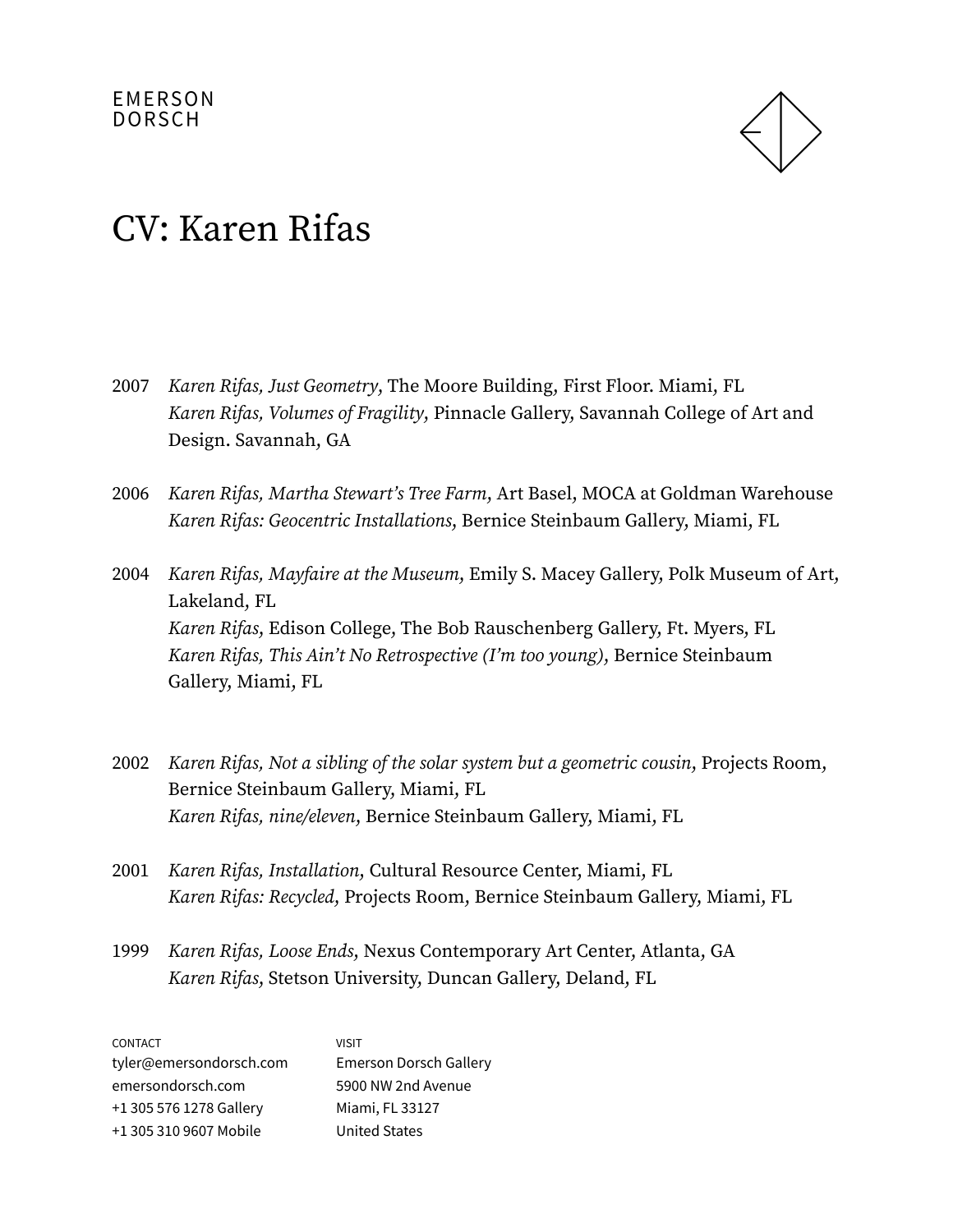

- 1998 Karen Rifas, Octagonal Vortex, Ohio Northern University, Ada, Ohio. Karen Rifas, I Want, Ohio Northern University, Ada, OH
- 1997 Karen Rifas, Loose Ends, Ground Level, Oolite Arts, Miami Beach, FL
- 1996 Karen Rifas, Defining Space, Old Capital Gallery, State Capitol, Tallahassee, FL Karen Rifas, Museum of Art, Fort Lauderdale, FL Karen Rifas, Cross References, St. Thomas University Gallery, St. Thomas University, Miami, FL
- 1993 Karen Rifas, Museo De Arte Contemporaneo, Panama, Republic of Panama
- 1991 Karen Rifas, Geocentric Images, Gloria Luria Gallery, Bay Harbor Islands, FL Karen Rifas, Broward Community College, Pembroke Pines, FL
- 1990 Karen Rifas, Metro Dade Cultural Resource Center, Miami, FL
- 1987 One Person Exhibition, Sculpture Space Gallery, Miami, FL

| <b>CONTACT</b>          | VISIT                         |
|-------------------------|-------------------------------|
| tyler@emersondorsch.com | <b>Emerson Dorsch Gallery</b> |
| emersondorsch.com       | 5900 NW 2nd Avenue            |
| +1 305 576 1278 Gallery | Miami, FL 33127               |
| +1 305 310 9607 Mobile  | <b>United States</b>          |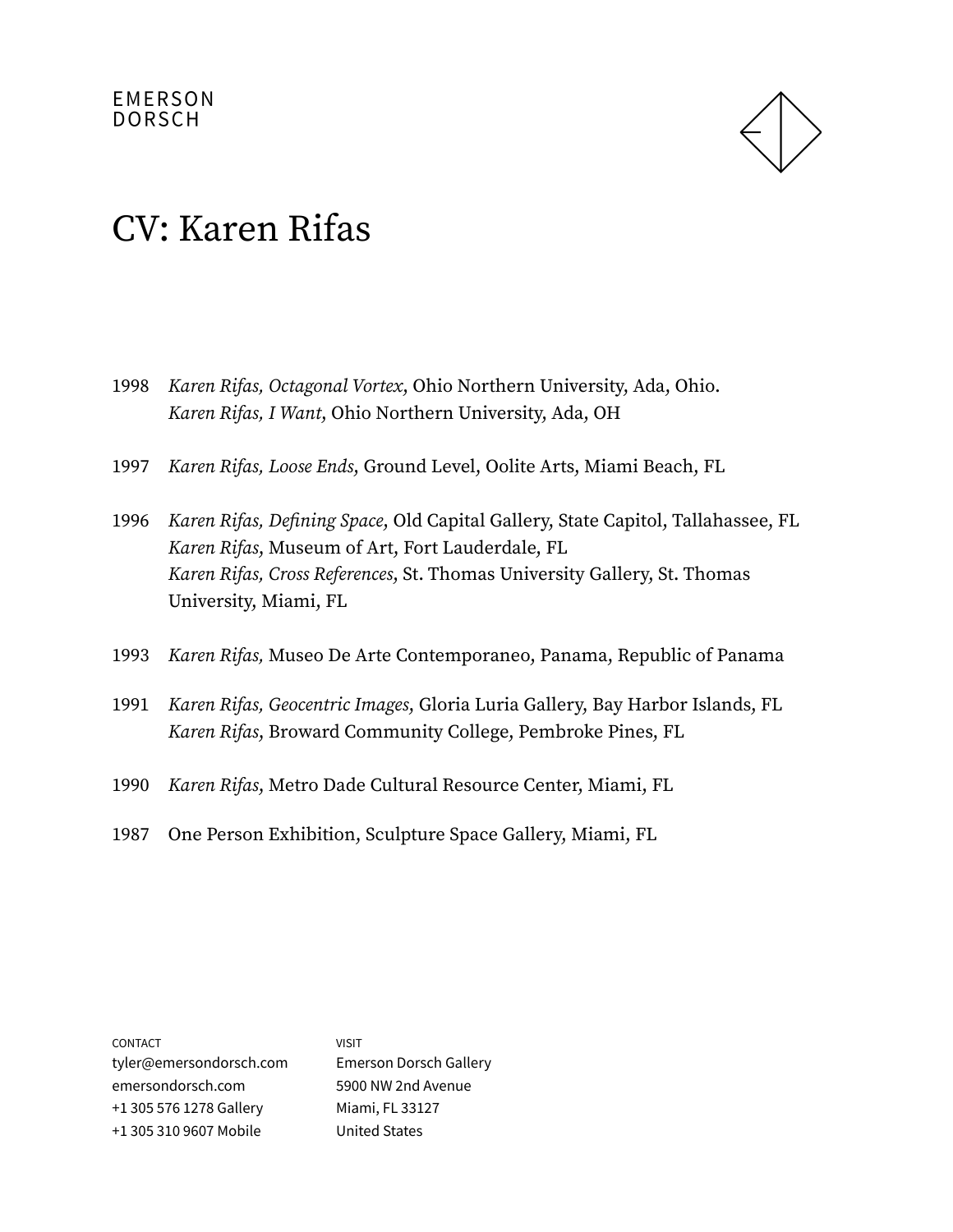

#### GROUP EXHIBITIONS

- 2022 Forthcoming July, This is the Time and This is the record of the Time part 3, Curated by Carlos Rigau, Emerson Dorsch, Miami, FL
- 2022 Book Bound, Curated by Meaghan Kent, Art and Culture Center, Hollywood, FL
- 2022 At the Edge, Curated by Dennis Scholl and Amanda Bradley, Oolite Arts Miami, FL
- 2022 Flag Project, ENTITLED, Curated by William Cordova, Bridge Red, North Miami, FL
- 2021 Artful Books, Curated by Barbara Young, Museum of Arts and Sciences, Daytona Beach FL in Association with the Smithsonian Institute
- 2020 TWENTYSIX FUNERAL HOMES MIAMI FLORIDA, in collaboration with Harold
- Rifas. Published in conjunction with A.I.M. Biennial, 2020 The Willfulness of Things, The Bass Museum, Miami Beach, FL
- 2019 Eyes in the Canopy, Organized by Ground Control MIA, CASACOR/MIAMI Vida y Obra de Una Idea: Miami's Art@Work and Farside Gallery in Buenos Aires, Buenos Aires, Argentina. Organized by Arturo and Liza Mosquera. concrete jungle: narrative of presence, curated by William Cordova, Bridge Red, FL Notices in Mutable Terrain, curated by Adler Guerrier, Atchugarry Art Center,

| <b>CONTACT</b>          | VISIT                         |
|-------------------------|-------------------------------|
| tyler@emersondorsch.com | <b>Emerson Dorsch Gallery</b> |
| emersondorsch.com       | 5900 NW 2nd Avenue            |
| +1 305 576 1278 Gallery | Miami, FL 33127               |
| +1 305 310 9607 Mobile  | <b>United States</b>          |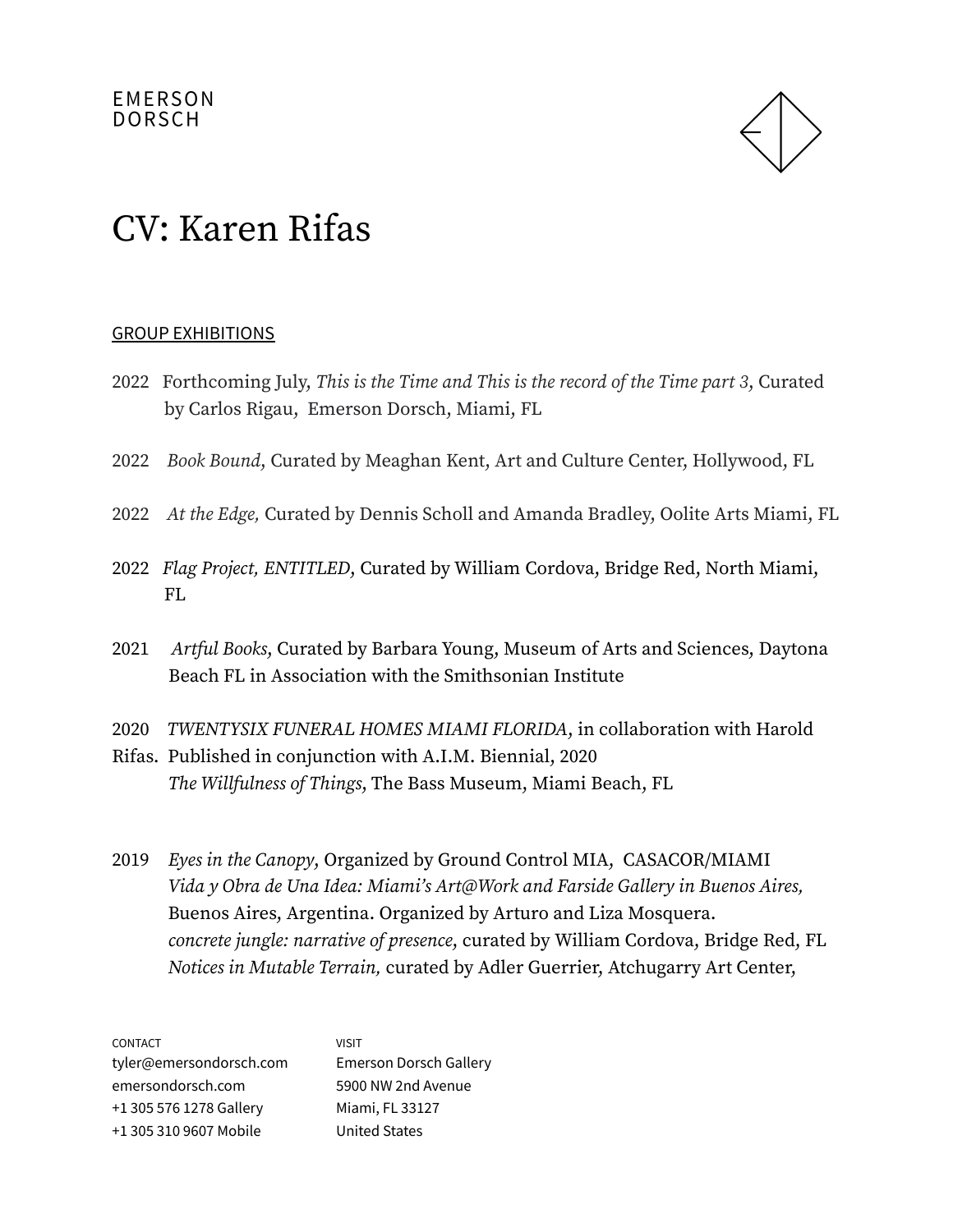

Miami, FL

Figuring Self: Portraits from the Bass Collection, The Bass Museum, Miami Beach, FL

Tensions in 3 Dimensions, Deering Estate Spring Contemporary, curated by Ryan Roa, Miami, FL

Sweat Broadsheet Portfolio from the Permanent Collection of Miami Dade County Library, Miami, FL

2018 Paradise Summit, Emerson Dorsch Gallery, Miami, FL Art Basel Miami Beach week at the Warehouse, Girls' Club Warehouse, Ft. Lauderdale, FL paradise lost?:alchemy of the everyday, curated William Cordova, Cindy Rucker Gallery, New York, NY outlaw culture or higher ground curated by William Cordova, Bridge Red, Miami, FL Plush, Art and Culture Center/Hollywood, FL Habitat, Art and Culture Center/Hollywood, FL Dual Roles, Art and Culture Center/Hollywood, FL Aesthetics and Values, 2018, FIU, Miami, FL

2017 Sunrise, Sunset, curated by Tyler Emerson-Dorsch, Emerson Dorsch, Miami, FL The Bass Is Back: New Acquisitions, Miami Beach, FL Exposed, Hollywood Art and Culture Center, Hollywood, FL

| <b>CONTACT</b>          | <b>VISIT</b>                  |
|-------------------------|-------------------------------|
| tyler@emersondorsch.com | <b>Emerson Dorsch Gallery</b> |
| emersondorsch.com       | 5900 NW 2nd Avenue            |
| +1 305 576 1278 Gallery | Miami, FL 33127               |
| +1 305 310 9607 Mobile  | <b>United States</b>          |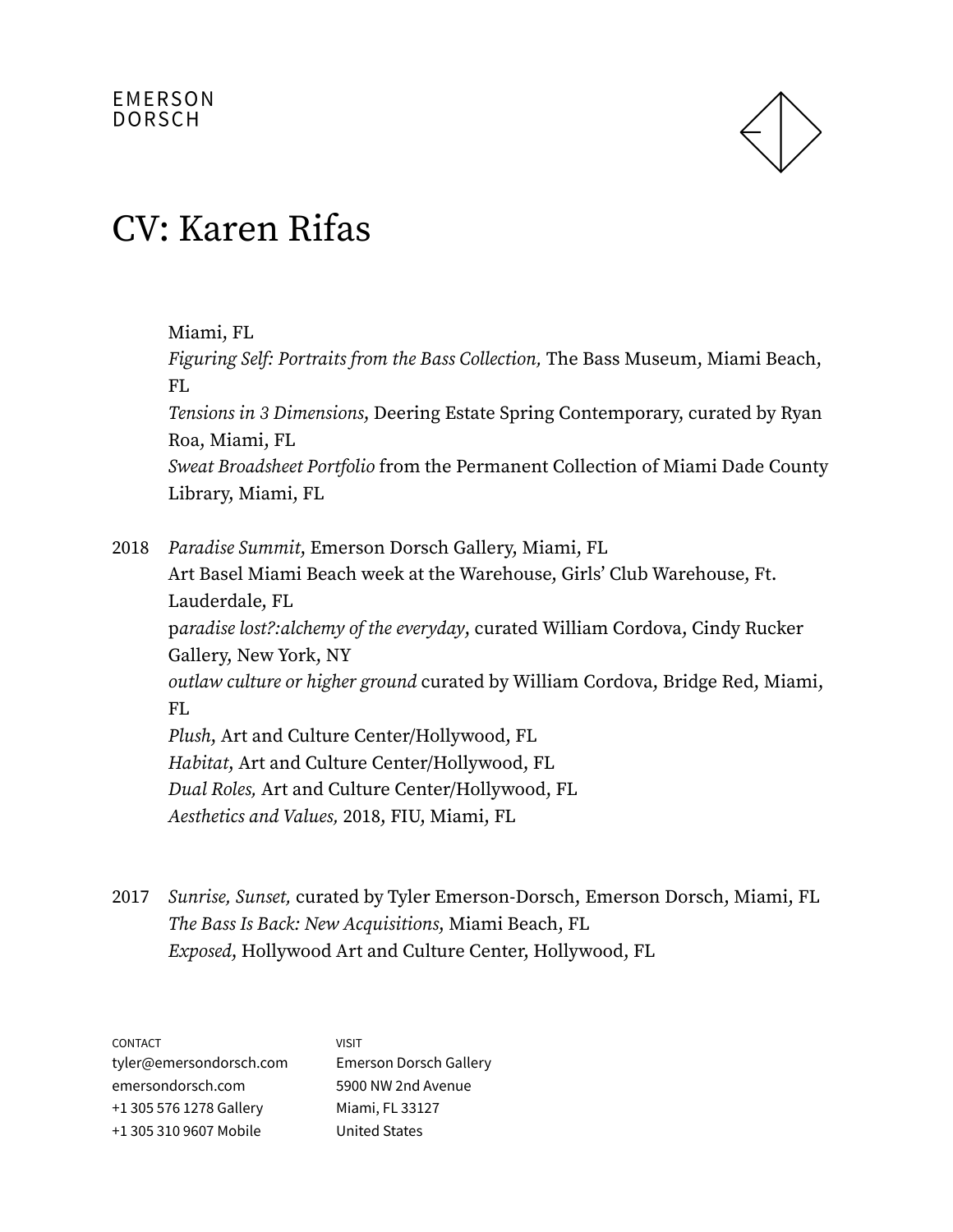

- 2016 Transphysics: istwa, landscapes, paisajes, curated by William Cordova, Art and Culture Center, Hollywood, FL Flip Out: Artists' Sketchbooks, Girls Club, Ft Lauderdale, FL Sweat Broadsheet Collaboration, The Center for Book Arts, New York, New York
- 2015 100 + Degrees in the Shade: A Survey of South Florida Art, curated by Jane Hart, Miami, FL +ONE, Deering Estate, Outdoor Site-Specific Sculpture Exhibition, Miami FL inscribing: meditations on time and space, curated by william cordova, Bridge Red, Miami, FL black. white, curated by Kathryn Mikesell, Fountainhead at 24th, Miami, FL Locust Projects, Tigertail, Arts for Learning, Hollywood Art and Cultural Center fundraisers
- 2014 Miami Based Artists, ART@WORK, Miami FL Abracadabra, Art and Culture Center of Hollywood, Hollywood, FL Paper Hearts, MDC Museum of Art and Design, Miami, FL A Close Read, Turn-Based Press, Miami FL MIA-BER, Berlin Arts Club, Berlin MIA-ATL, Saltworks, Atlanta, GA
- 2013 Karen Rifas, Kerry Philips, INKarnation, Bridge Red, North Miami, FL 20 Shades of Grey, curated by Bernice Steinbaum, Zadok Gallery, Miami FL

The Frost Art Museum Drawing Project, Artists, Miami, FL

| <b>CONTACT</b>          | VISIT                         |
|-------------------------|-------------------------------|
| tyler@emersondorsch.com | <b>Emerson Dorsch Gallery</b> |
| emersondorsch.com       | 5900 NW 2nd Avenue            |
| +1 305 576 1278 Gallery | Miami, FL 33127               |
| +1 305 310 9607 Mobile  | <b>United States</b>          |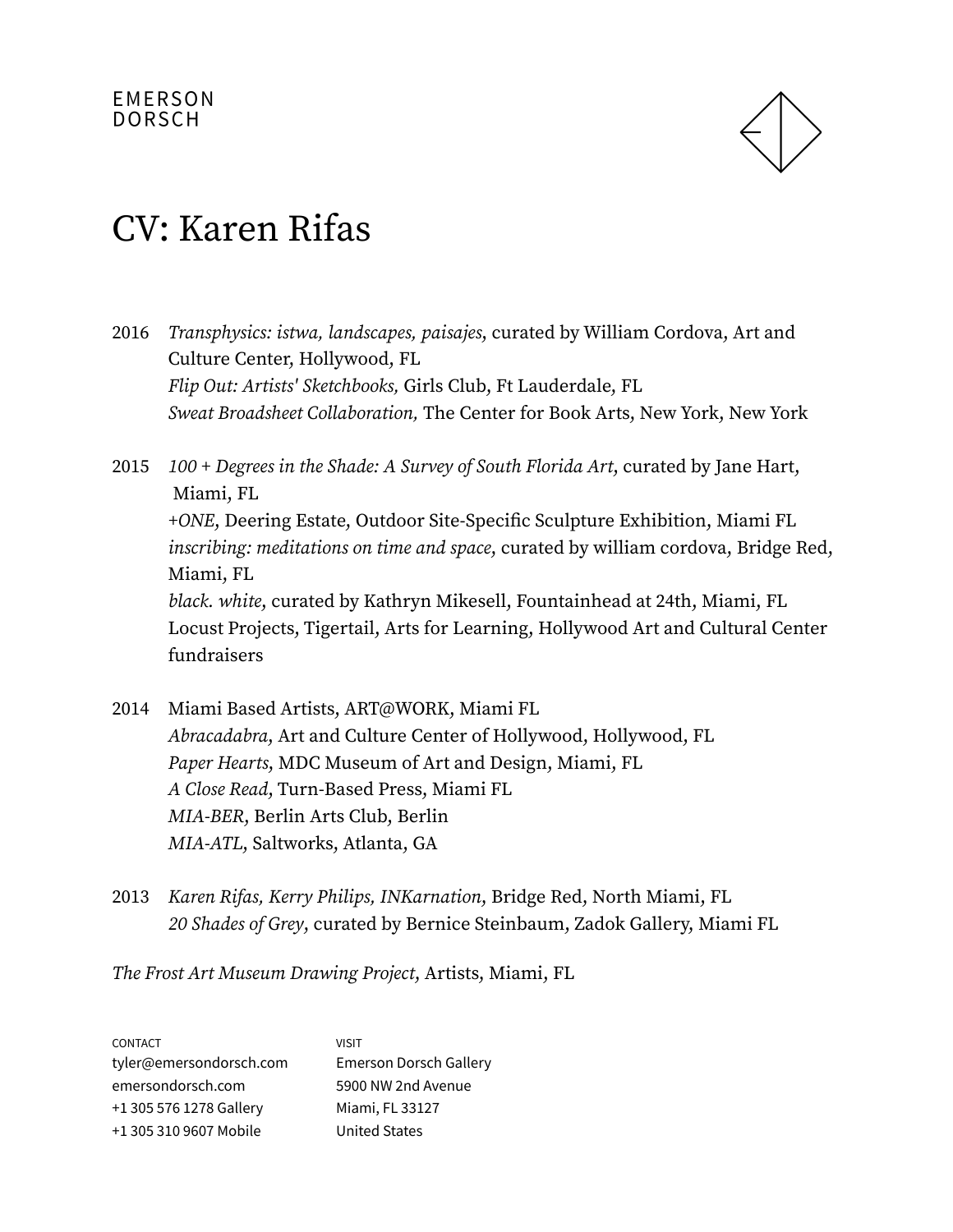

Tigertail Productions and Locust Projects, Miami, and Art and Cultural Center of Hollywood fundraisers

- 2012 Following the Line: Drawings from the Collection, curated by Dina Mitrani, Girls' Club, Ft. Lauderdale, FL Sweat Broadsheet Project, contribution in collaboration with poet, Michael Hettich, Centre Gallery, Miami Dade College, Miami, FL Locust Projects fundraiser, Miami, FL
- 2011 Continued, 6th street container, curated by Lou Anne Colodny, Miami, FL Greenhouse, Bernice Steinbaum Gallery, Miami, FL FL Waterways Dance Project, Jose Marti Park, Miami, FL Aesthetics & Values, Frost Art Museum, Miami, FL Those Who Do, New World School of the Arts Faculty Exhibition, New World Gallery, Miami, FL Tigertail, Bold Adventures, Locust Project fundraisers
- 2010 I Triennial, Santo Domingo, Dominican Republic Rock and a Soft Place, curated by Fred Snitzer, CasaLin, Miami, FL Art Miami, Bernice Steinbaum Gallery, Miami, FL Locust Projects, Smash and Grab, Miami, FL Faculty Exhibit 8/26, New World School of the Arts, Miami, FL 9 at 12th and Sixth, Curated by Adalberto Delgado, Miami, FL Doctors Without Borders Haitian Relief Effort, Frederic Snitzer Gallery, Miami, FL

| <b>CONTACT</b>          | VISIT                         |
|-------------------------|-------------------------------|
| tyler@emersondorsch.com | <b>Emerson Dorsch Gallery</b> |
| emersondorsch.com       | 5900 NW 2nd Avenue            |
| +1 305 576 1278 Gallery | Miami, FL 33127               |
| +1 305 310 9607 Mobile  | <b>United States</b>          |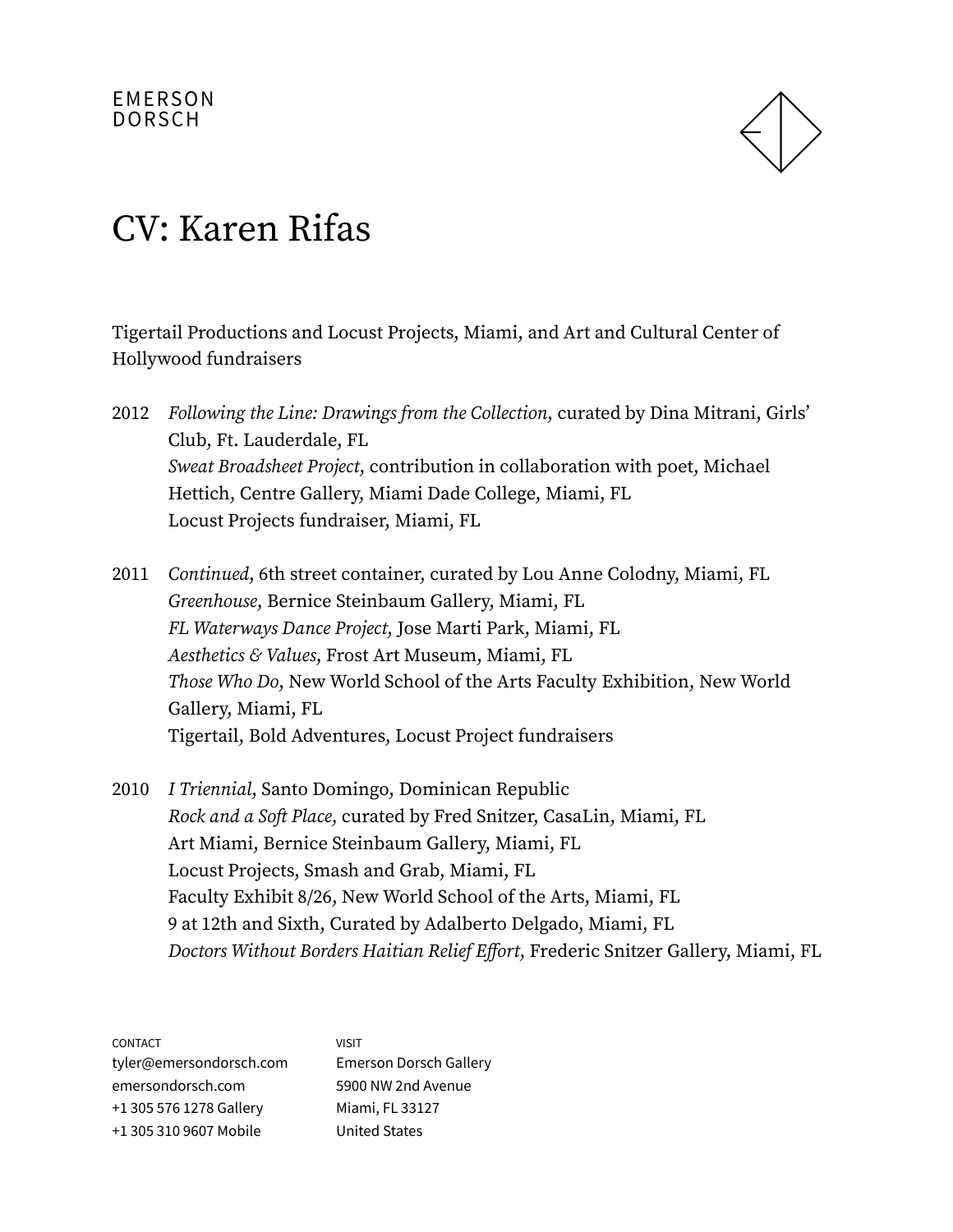

### CV: Karen Rifas

2009 CasaLin, Urban Garden, Miami, FL Smash and Grab, Locust Projects Fundraiser, Miami, FL Pivot Points, Part 3, MOCA, North Miami, FL Showings, NWSA Faculty Exhibition, New World Gallery, Miami, FL Nine Lives: Dog Days of Summer, Bernice Steinbaum Gallery, Miami, FL Dog Tales: Words and Images, Fact and Fiction, Miami-Dade Public Library Systems, Main Library, Miami, FL Spring into Art, Lowe Art Museum, Coral Gables, FL The Art of Fashion and The Fashion of Art, Bernice Steinbaum Gallery Miami, FL Abracadabra, Art and Culture Center of Hollywood, Hollywood, FL

- 2008 Disappearances, Shadows, and Illusions, Miami Art Museum, Miami, FL Scavenger Con-Structs, Glass Curtain Gallery, Columbia College, Chicago, IL Explorations, Faculty Show at New World School of the Arts, Miami, FL
- 2007 Medium, Faculty Show at New World School of the Arts, Miami, FL Palm Beach 3 Contemporary, Palm Beach, FL What's Next? The FL Craftsmen, St. Petersburg, FL
- 2006 A Timely Response, Bernice Steinbaum Gallery, Miami, FL Translations, New World School of the Arts, Miami, FL CIRCA Puerto Rico 06, San Juan, Puerto Rico. Women Faculty, Miami Dade College, Kendall Campus Art Gallery, Miami, FL Palm Beach 3 Contemporary, West Palm Beach, FL

| <b>CONTACT</b>          | VISIT                         |
|-------------------------|-------------------------------|
| tyler@emersondorsch.com | <b>Emerson Dorsch Gallery</b> |
| emersondorsch.com       | 5900 NW 2nd Avenue            |
| +1 305 576 1278 Gallery | Miami, FL 33127               |
| +1 305 310 9607 Mobile  | <b>United States</b>          |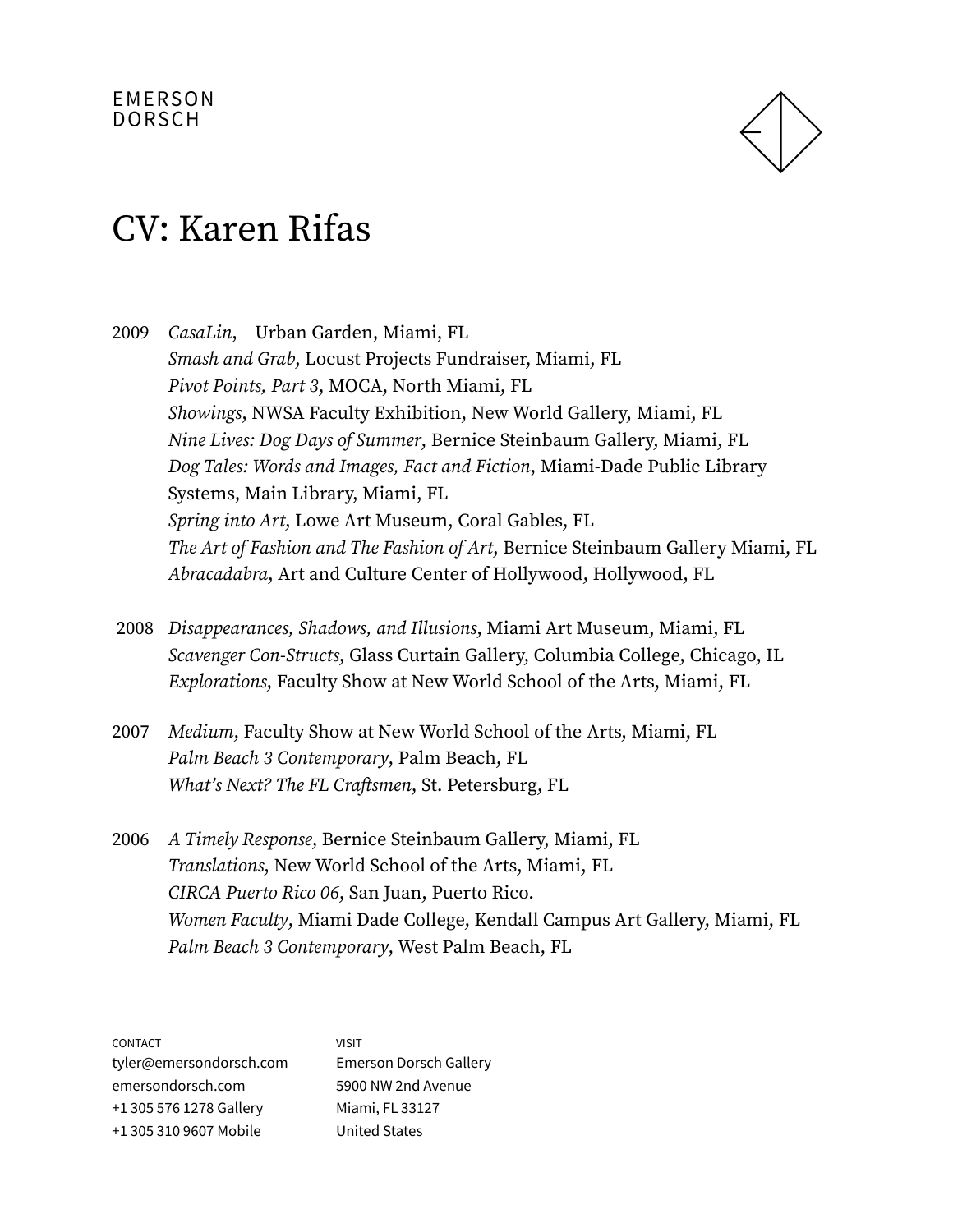

## CV: Karen Rifas

2005 Sweet Basel, Bernice Steinbaum Gallery, Miami, FL The Yard at Casa Lin, 2005, Miami, FL Visions, New World School of the Arts Gallery, Miami, FL Art Faculty at Kendall Campus, Kendall Campus Art Gallery, Miami, FL New Art South Florida: 2005 Cultural Consortium Fellowship for Visual and Media Artists, Museum of Art, Ft. Lauderdale, FL Cool Connections, Bernice Steinbaum Gallery, Miami, FL 5 FL Sculptors, New Gallery, University of Miami, Coral Gables, FL Distinctive Paths, New World School of the Arts Gallery, Miami, FL Palm Beach 3 Contemporary, Palm Beach, FL 005 South Florida Cultural Consortium Fellowship for the Visual and Media Artists Locust Projects, and Legal Art Benefits

2004 sites-miami, 2004, Lummus Park, Miami, FL Nepotism: The Art of Friendship, curated by Edouard Duval Carrie, Museum of Art, Fort Lauderdale, FL Karen Rifas and Marie Mennes, Common Threads, MIA Gallery, Miami, FL It's for The Birds, Group Invitational Traveling Exhibition, Bernice Steinbaum Gallery, Miami, FL South Florida Fiber Artists and Friends, Futernick Gallery, J.C.C., Miami, FL Florida Visual Arts Fellowship, Installation, Boggy Cove, Okaloosa-Walton College Art Center Galleries, Niceville, FL The Last Show, The House, Miami, FL Locust Projects, FL International University, Legal Art and Polk Museum Benefits

CONTACT

| <b>CUNIACI</b>          | <b>VI. 31 L</b>        |
|-------------------------|------------------------|
| tyler@emersondorsch.com | Emerson Dorsch Gallery |
| emersondorsch.com       | 5900 NW 2nd Avenue     |
| +1 305 576 1278 Gallery | Miami, FL 33127        |
| +1 305 310 9607 Mobile  | <b>United States</b>   |

 $VICIT$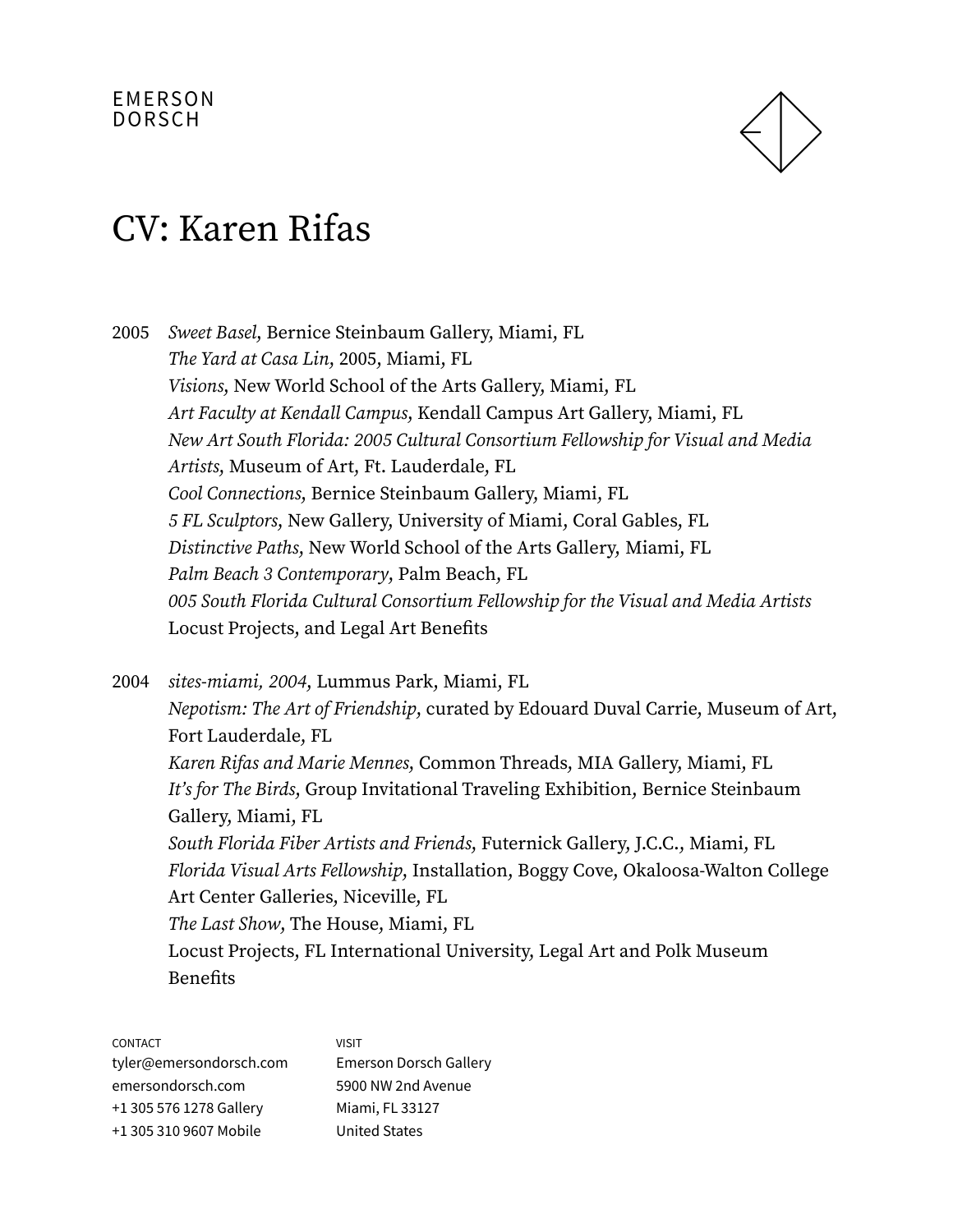

2003 Art Basel Miami Beach, Miami Beach Convention Center, Miami, FL Locust Projects Benefit, Miami, FL Robot (curated by Fred Snitzer), The Arts Center Galleries at Okaloosa-Walton Community College, Niceville, FL Visual Arts Fellowship Show, Polk Museum of Art, Lakeland, FL Okaloosa-Walton and the Lowe Art Museum, Coral Gables, FL

2002 Art Basel, Bernice Steinbaum Gallery, Miami Beach, FL string resonance, Miami-Dade Wolfson Campus, Miami, FL Mirror, Mirror. Bernice Steinbaum Gallery, Miami, FL A is for art. Main Library, Miami-Dade Cultural Center, Miami, FL Flora: art and ecology in Florida, The Mary Brogan Museum of Art and Science, Tallahassee, FL Exploratory Paths. faculty exhibition, New World School of the Arts, Miami, FL globe>miami<island, DC Museum of Contemporary Art, Washington DC space, structure and vision, curated by Joie Lassiter, Bank of America Plaza, Charlotte, NC Art Miami, Bernice Steinbaum Gallery, Miami Beach, FL No Show and No Home Show for SAVE DADE, Miami, FL Benefit shows for Locust Projects and Tigertail, Miami, FL Small Packages, Cultural Resource Center, Miami, FL Expanded Paths, faculty exhibition, New World School of the Arts, Miami, FL

2001 globe> miami< island, curated by Robert Chambers, Bass Museum, Miami Beach,

| <b>CONTACT</b>          | <b>VISIT</b>                  |
|-------------------------|-------------------------------|
| tyler@emersondorsch.com | <b>Emerson Dorsch Gallery</b> |
| emersondorsch.com       | 5900 NW 2nd Avenue            |
| +1 305 576 1278 Gallery | Miami, FL 33127               |
| +1 305 310 9607 Mobile  | <b>United States</b>          |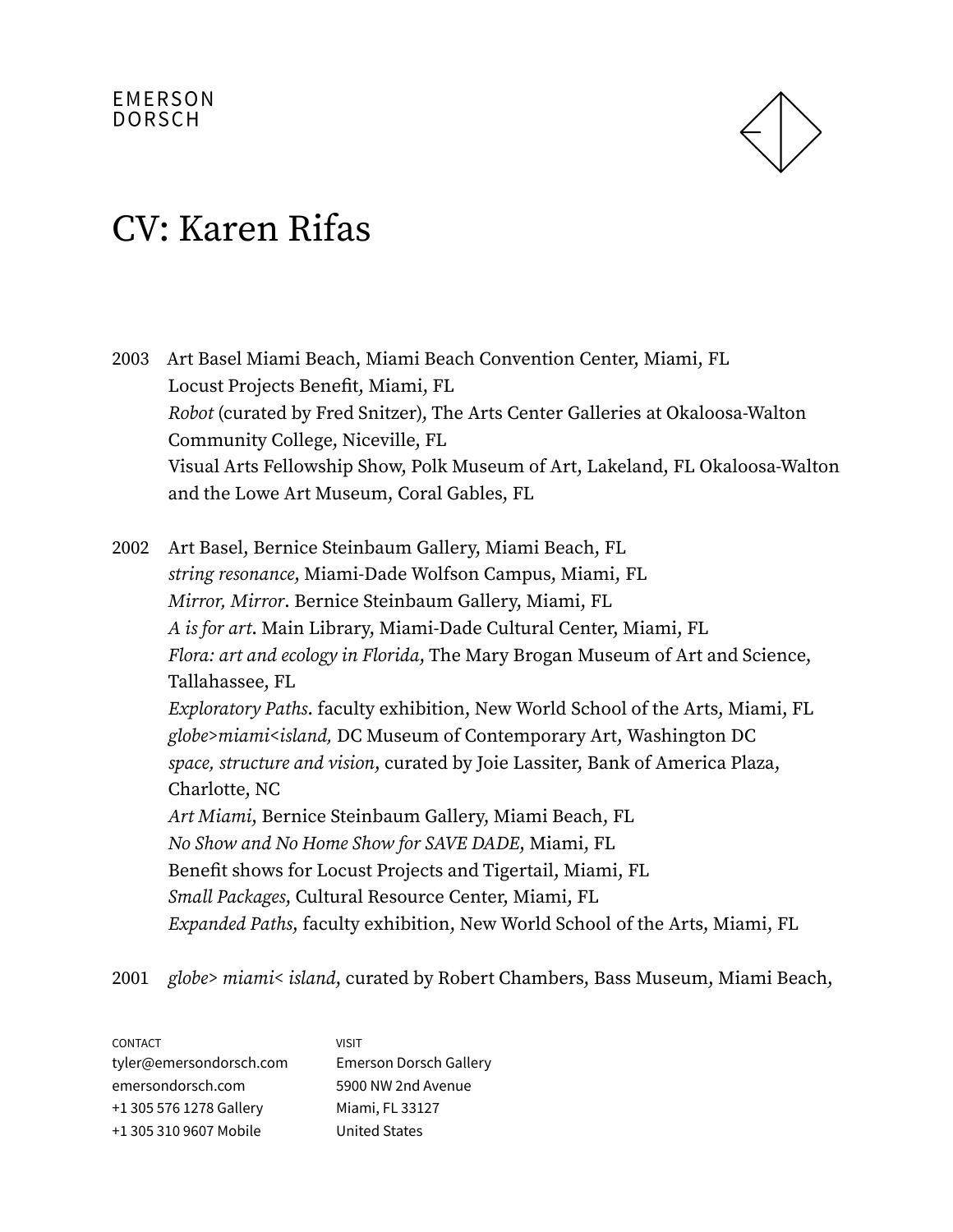

### CV: Karen Rifas

FL

A Painting for Over the Sofa (that's not necessarily a painting), Bernice Steinbaum Gallery, Miami, FL The Sears Building, (curated by Robert Chambers), The House, Miami, FL Lifting the Veil: Liberating the Virgin Mary, (curated by Carol Damian, Ph.D.), Bernice Steinbaum Gallery, Miami, FL 50th Annual All FL Invitational, Boca Raton Museum of Art, Boca Raton, FL Me, My Friends and I, 6g, Miami, FL Paths, Faculty Exhibition, New World School of the Arts, Miami, FL Freedom Rocks, curated by Fred Snitzer, People for the American Way Foundation, Miami, FL 2000 Levity and Gravity, curated by Amy Cappellazzo and Tiffany Huot, Bernice Steinbaum Gallery, Miami, FL Cultivated Under the Sun, Artworks Selected from the Permanent Collection of the Miami-Dade Public Library System, Main Library, Miami-Dade County Cultural Center, Miami, FL Home Invasion, curated by Eugenia Vargas, Miami, FL Judge, Melbourne Art Festival, Melbourne, FL Departing Perspectives: Site-Specific Installations by Miami Artists, 1395 Brickell, Miami, FL Paths 2000, Faculty Exhibition, New World School of the Arts, Miami, FL Faculty Exhibition, Kendall Campus Gallery, Miami-Dade Community College, Miami, FL Synecdoche: Multiple Image Artworks, curated by Genevieve Linnehan, Dunedin

CONTACT tyler@emersondorsch.com emersondorsch.com +1 305 576 1278 Gallery +1 305 310 9607 Mobile VISIT Emerson Dorsch Gallery 5900 NW 2nd Avenue Miami, FL 33127 United States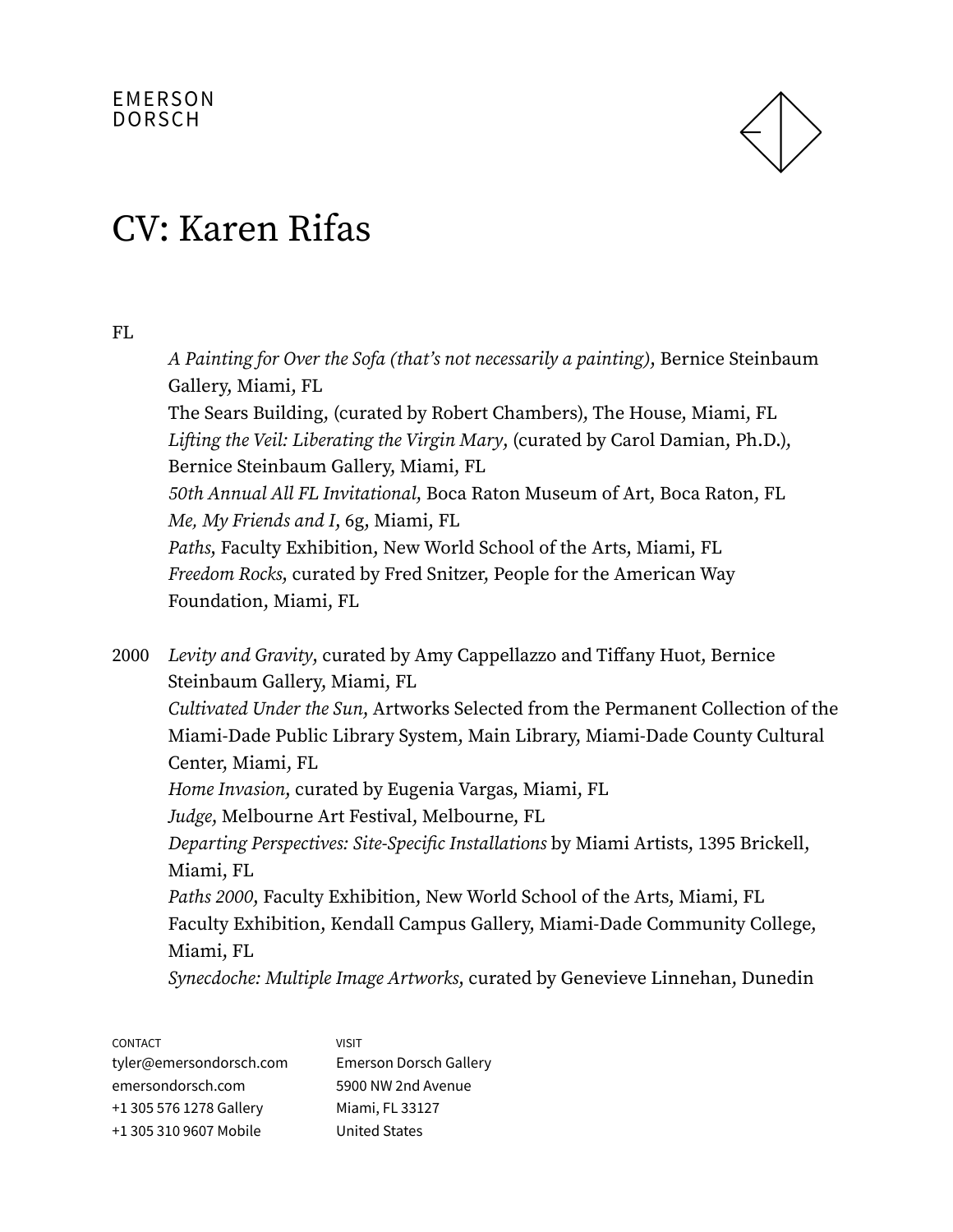

Fine Arts Center, Dunedin, FL Art Miami, Installation, Bernice Steinbaum Gallery, Miami, FL 1999 The Present Absent: eight artists from Miami, Paco Imperial, Rio de Janeiro, Brazil All God's Children Got Shoes, Main Library, Miami-Dade County Cultural Center, Miami, FL Requiem: Living Artists Eulogize a Dying Century, Nexus Contemporary Art Center, Atlanta, GA Physical FL, Mount Dora Center for the Arts, Mount Dora, FL Florida Fellowship Exhibit: University of West FL, Pensacola; Selby Gallery, Ringling School Art and Design, Sarasota; Museum of Art, Tallahassee and Deland Museum of Art, Deland, FL NWSA Faculty Exhibition: Renewed Paths, New World School of the Arts, Miami, FL Present Absent: Eight artists from Miami, Miami Airport, Miami, FL Benefits: FFS Cancer Research, FLA BRA, Tigertail Productions and Miami-Dade County Public Library, Miami, FL 1998 Transposing: An Interactive Installation, Rifas, Andree, Jacquelin, ArtCenter-South FL, Miami Beach, FL Spring Into Art, University of Miami and Lowe Museum Benefit, Coral Gables, FL

The Artful Book, Main Library, Miami-Dade County Cultural Center, Miami, FL Shaping Space . . . six sculptors draw and paint, Dunedin Fine Art Center, Dunedin, FL

| <b>CONTACT</b>          | <b>VISIT</b>                  |
|-------------------------|-------------------------------|
| tyler@emersondorsch.com | <b>Emerson Dorsch Gallery</b> |
| emersondorsch.com       | 5900 NW 2nd Avenue            |
| +1 305 576 1278 Gallery | Miami, FL 33127               |
| +1 305 310 9607 Mobile  | <b>United States</b>          |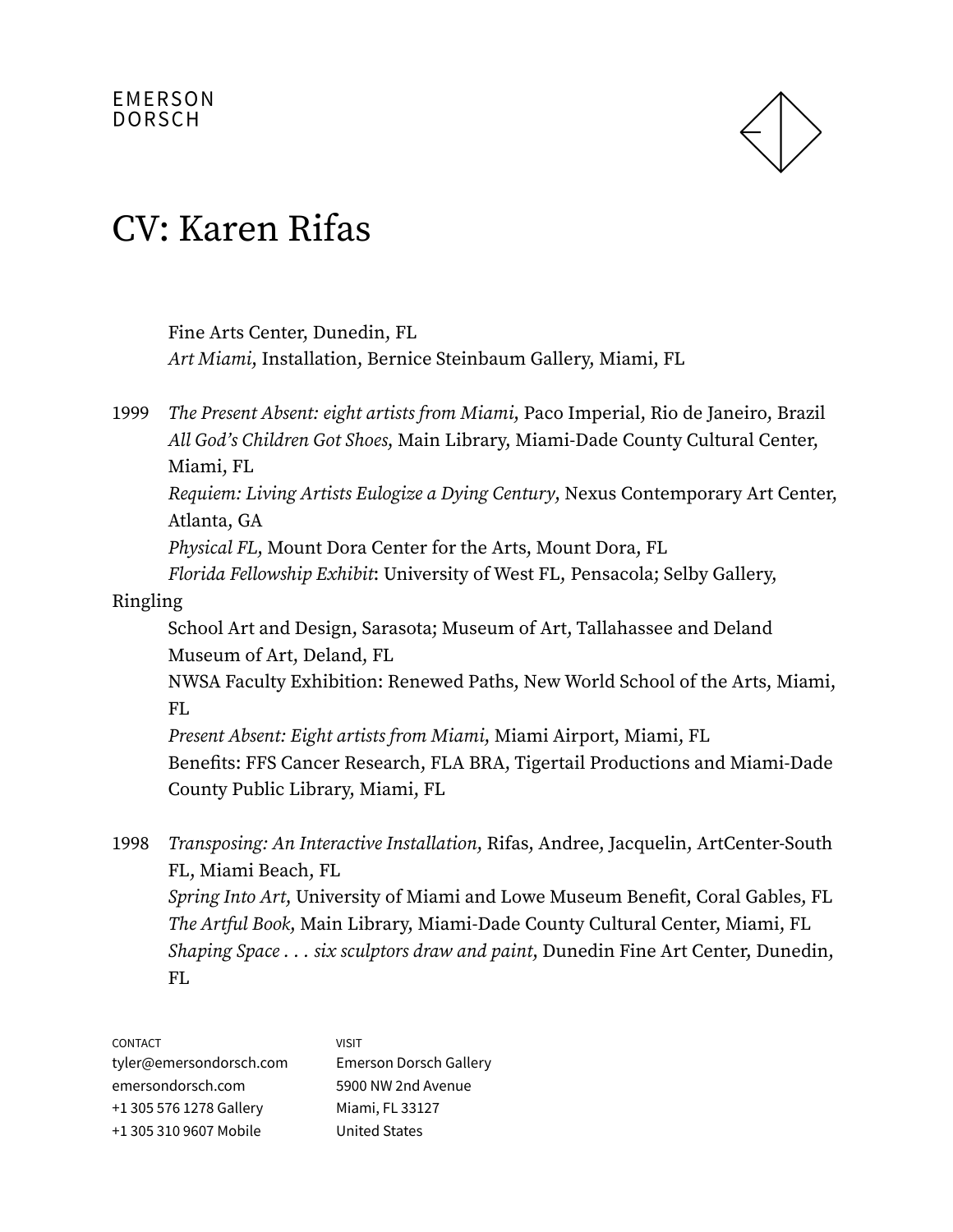

Art Against Aids VII Benefit, Miami, FL FL Fellowship Exhibition, Polk Museum of Art, Lakeland, FL Southeastern College Art Conference Juried Exhibition, Ambrosino Gallery, Miami, FL

- 1997 Made in Miami, Fredric Snitzer Gallery, Miami, FL Crossings and Departures: Making Art in Miami, Allen Memorial Art Museum, Oberlin College, Oberlin, Ohio Lincoln Road: past, present and future. Art 800, Miami Beach, FL The FL Landscape, Arts on Douglas, New Smyrna Beach, FL
- 1996 Quest, New World Gallery, Miami, FL

1995 Nature Pro or Con, Barry University, Miami Shores, FL Piece retained for collection Four Views: Rifas, Brown, Federighi, Thomas; Ritter Gallery, FL Atlantic University, Boca Raton, FL Dealer's Choice from South FL Galleries, New World Gallery, Miami, FL Becalmed in Miami, Main Library, Metro-Dade Cultural Center, Miami, FL Piece retained for collection. Clean Sweep, Karen Rifas and Gary Moore, Gutierrez Fine Arts, Miami Beach, FL Trees, South FL Art Center Ground Level, Miami Beach, FL Art in Suburbia, Kendall, Miami, FL Faculty, '95, The New Gallery, University of Miami, Coral Gables, FL Natural Histories, Rifas, Nash, Coe, Bell, Dunedin Fine Art Center, Dunedin, FL

CONTACT tyler@emersondorsch.com emersondorsch.com +1 305 576 1278 Gallery +1 305 310 9607 Mobile VISIT Emerson Dorsch Gallery 5900 NW 2nd Avenue Miami, FL 33127 United States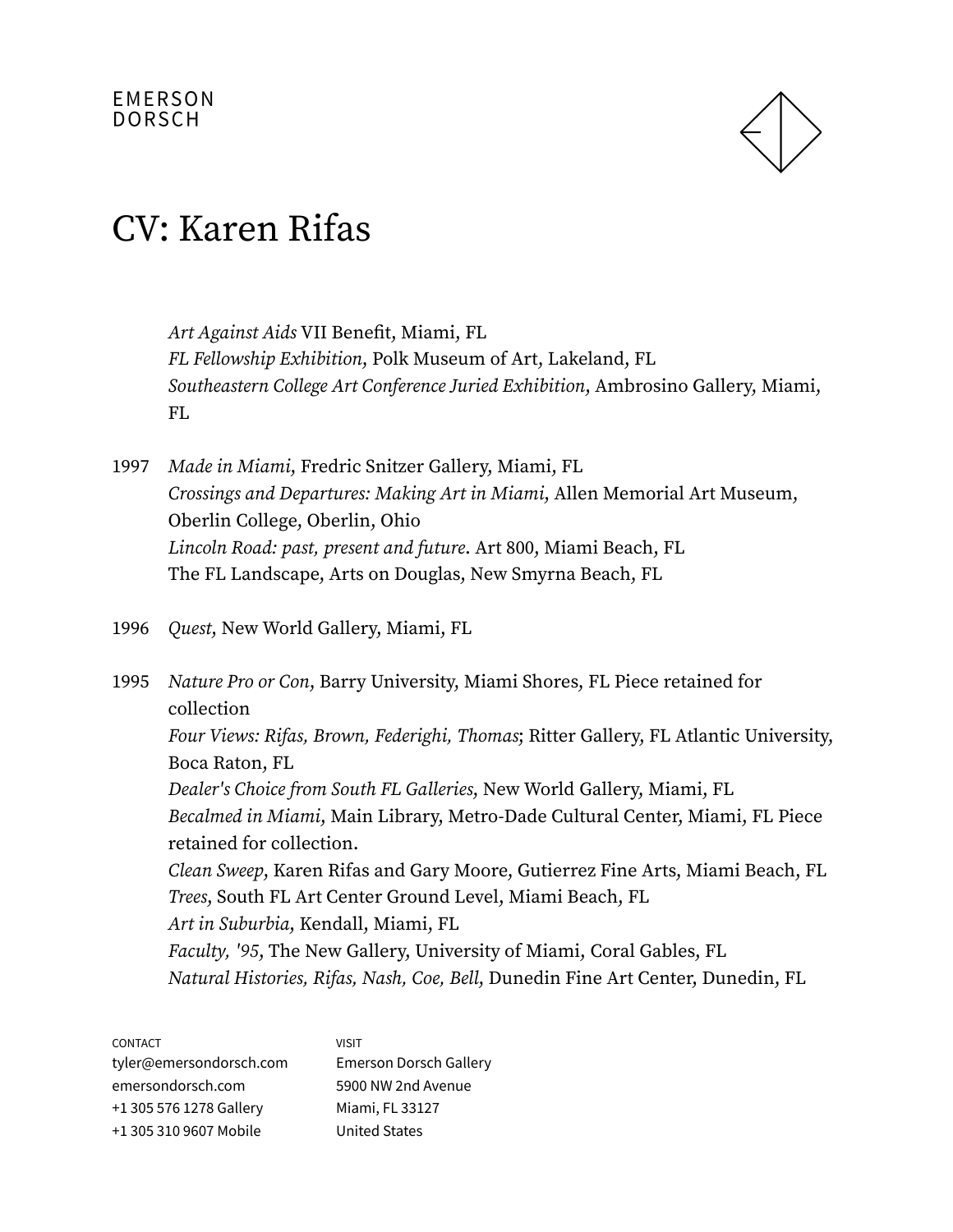

### CV: Karen Rifas

Sculpture in the Landscape, an exhibition of South FL Artists in Conjunction with Sofa 1995, University of Miami, Coral Gables, FL

1994 Miami dAda, Bianca Lanza Gallery, Miami Beach, FL Untitled, Rifas, Brown, La Rosa, Thiele, Winters, University Gallery, University of FL, Gainesville, FL Art Against Aids IV (and V-VII, 1995-1998) and Art Factory, "Momento Mori: The Empty Chairs," Benefit Auctions, Miami, FL Libraries . . . 3x5, South FL Art Center, Miami Beach, FL NCJW Exhibition, Art and Culture Center of Hollywood, Hollywood, FL  $H x W x L$ , The Brevard Art Center and Museum, Melbourne, FL 43rd, 42nd, 41st (award), 40th, 39th (award) and 37th Annual All FL Juried Exhibition, Boca Raton Museum of Art, Boca Raton, FL 36th, 35th, 34th (H.M.), 30th, 29th & 28th Annual Hort Memorial, Museum of Art, Fort Lauderdale, FL

1993 Harvest the Wind, Fairchild Tropical Garden, Miami, FL Piece retained for permanent collection, Honorarium Informatory, Rifas, Agusto, Oquet, Dawes, Moore, Verrili, Oolite Arts, Miami Beach, FL

In The Eyes of the Beholder: Self-Portraits by South Florida Artists, Main Library, Miami-Dade Public Library System, Metro-Dade Cultural Center, Miami, FL Rethinking Sculpture, North Miami Center of Contemporary Art, North Miami, FL Karen Rifas, Steve Goldberg, Frieda Tschumy, New Gallery, University of Miami,

| <b>CONTACT</b>          | <b>VISIT</b>                  |
|-------------------------|-------------------------------|
| tyler@emersondorsch.com | <b>Emerson Dorsch Gallery</b> |
| emersondorsch.com       | 5900 NW 2nd Avenue            |
| +1 305 576 1278 Gallery | Miami, FL 33127               |
| +1 305 310 9607 Mobile  | <b>United States</b>          |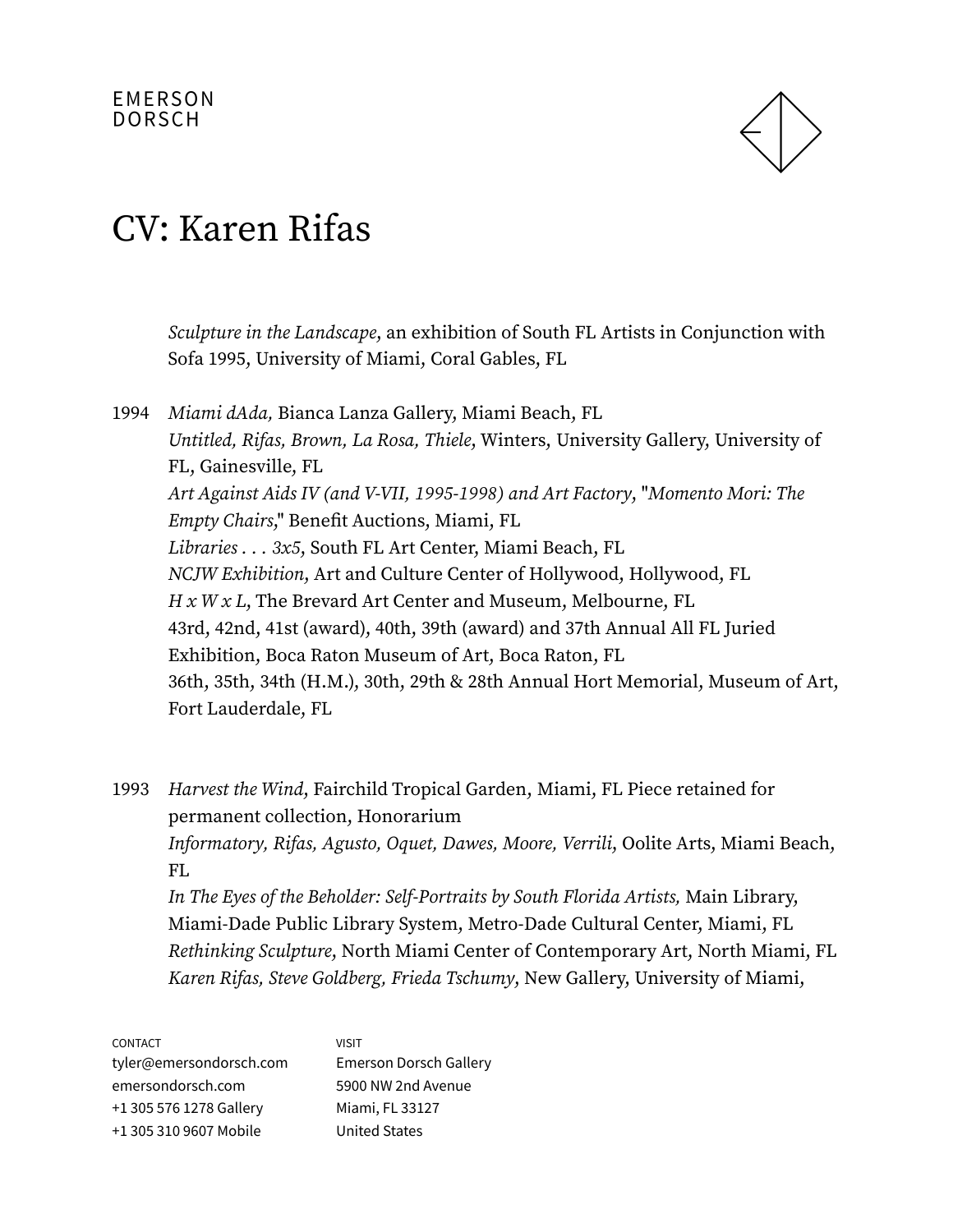

### CV: Karen Rifas

#### Coral Gables, FL

"South FL Artist Invitational," Margulies Taplin Gallery, Boca Raton, FL University of Miami Faculty Exhibition, Lowe Art Museum, Coral Gables, FL Harvest the Wind, Center for the Fine Arts, Miami, FL Book, Box, Word: Volume II, University Gallery, University of FL, Gainesville, FL Justice and the Human Spirit, St. Thomas University, Miami, FL New Paths, Faculty Exhibition, New World School of the Arts Art Gallery, Miami, FL

Eight from Miami, Bianca Lanza Gallery, Miami Beach, FL

1992 Divergent Paths, Faculty Exhibition, New World School of the Arts, Miami, FL Organic Forms and Urban Culture (Karen Rifas, Helene Berkowitz and Nancy Richter) Miami-Dade Community College, North Campus, Miami, FL The Gloria Luria Gallery Years: FL Focus, Wolfson Gallery, Miami-Dade Community College, Wolfson Campus, Miami, FL Still Life: A Visual Feast, Main Library, Miami-Dade Public Library System, Metro-Dade Cultural Center, Miami, FL Installation, Gallery Josh Kligerman, San Miguel de Allende, Gto., Mexico University of Miami Faculty Exhibition, Lowe Art Museum, Coral Gables, FL 18th (award) and 16th (award) Annual Small Works, Valencia Community College, Orlando, FL Valencia Community College, Orlando, FL, purchase In Celebration of Art Miami, Group Exhibition, Gloria Luria Gallery, Bay Harbor Islands, FL Sculpture for Sculptors, University of Miami, New Gallery, Coral Gables, FL

CONTACT tyler@emersondorsch.com emersondorsch.com +1 305 576 1278 Gallery +1 305 310 9607 Mobile VISIT Emerson Dorsch Gallery 5900 NW 2nd Avenue Miami, FL 33127 United States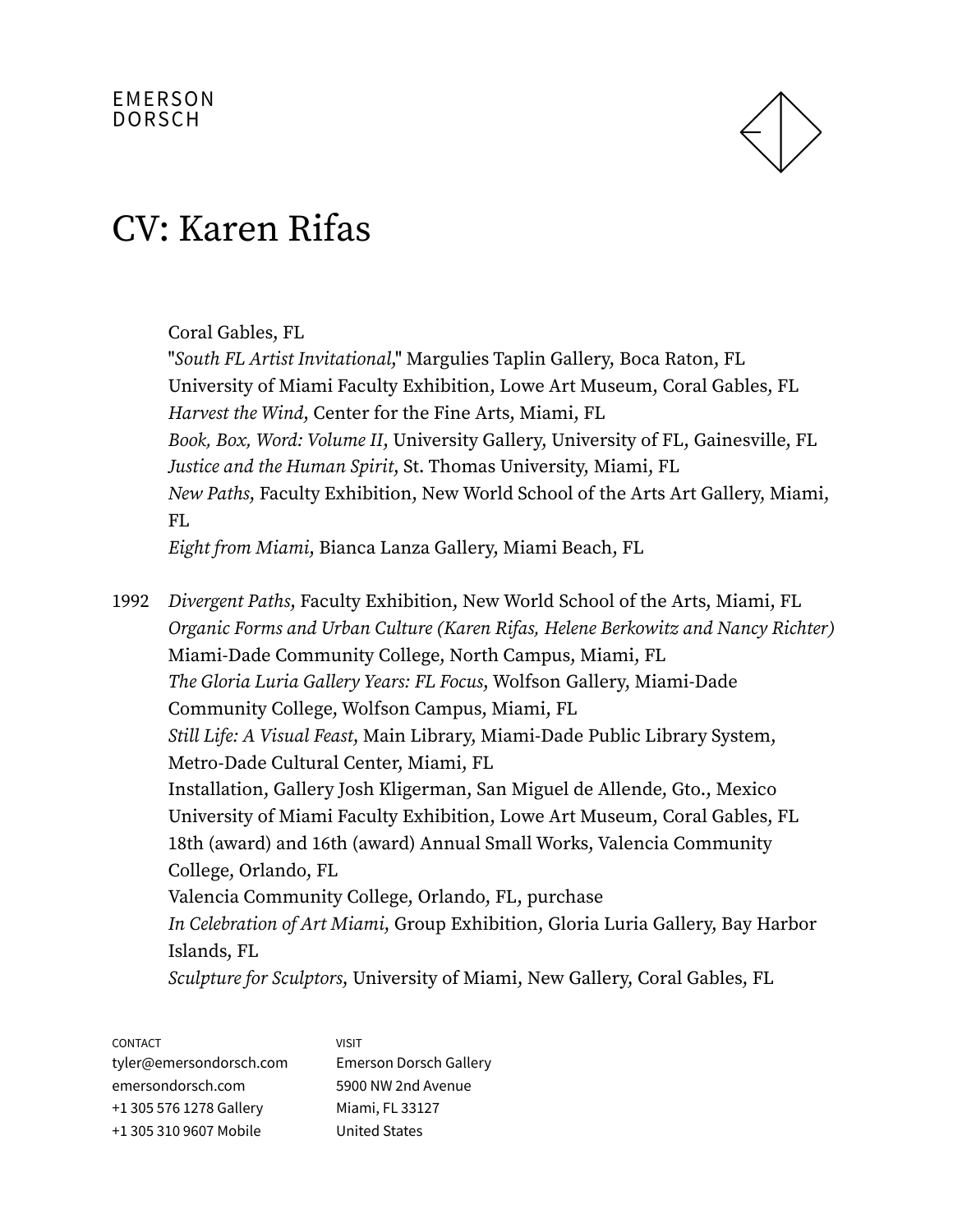

Small Works, Center of Contemporary Art, North Miami, FL Group Exhibition, Instituto Chileno Norte Americano de Cultura, Santiago, Chile.

- 1991 Fiber, Selected FL Artists, Center for the Arts, Vero Beach, FL Round and Round Again (Ron Fondaw, Karen Rifas, Patrick Dougherty), North Miami Center of Contemporary Art, North Miami, FL Group Show, Grand Central Gallery, Tampa, FL South FL Invitational, Museum of Art, Fort Lauderdale, FL Karen Rifas, Geocentric Images, Gloria Luria Gallery, Bay Harbor Islands, FL Five Sculptors, Stetson University, DeLand, FL Alumnae Show, University of Miami, New Gallery, Coral Gables, FL Karen Rifas, Broward Community College, Pembroke Pines, FL Paths, Faculty Exhibition, New World School of the Arts, Miami, FL United Cerebral Palsy and Art Against Aids Auctions, Miami, FL
- 1990 1st Annual FL State of the Art Exhibition, Oolite Arts, Miami Beach, FL Books by FL Artists, Main Library, Miami-Dade Public Library System, Metro-Dade Cultural Center, Miami, FL The Expanding Figurative Imagination, Anita Shapolsky Gallery, New York, New York. Art in Corporate Collections, North Miami Center of Contemporary Art, North Miami, FL 1990 Annual Juried Exhibition, Orlando Museum of Art, Orlando, FL Group Exhibition, Gloria Luria Gallery, Bay Harbor Islands, FL

| <b>CONTACT</b>          | <b>VISIT</b>                  |
|-------------------------|-------------------------------|
| tyler@emersondorsch.com | <b>Emerson Dorsch Gallery</b> |
| emersondorsch.com       | 5900 NW 2nd Avenue            |
| +1 305 576 1278 Gallery | Miami, FL 33127               |
| +1 305 310 9607 Mobile  | <b>United States</b>          |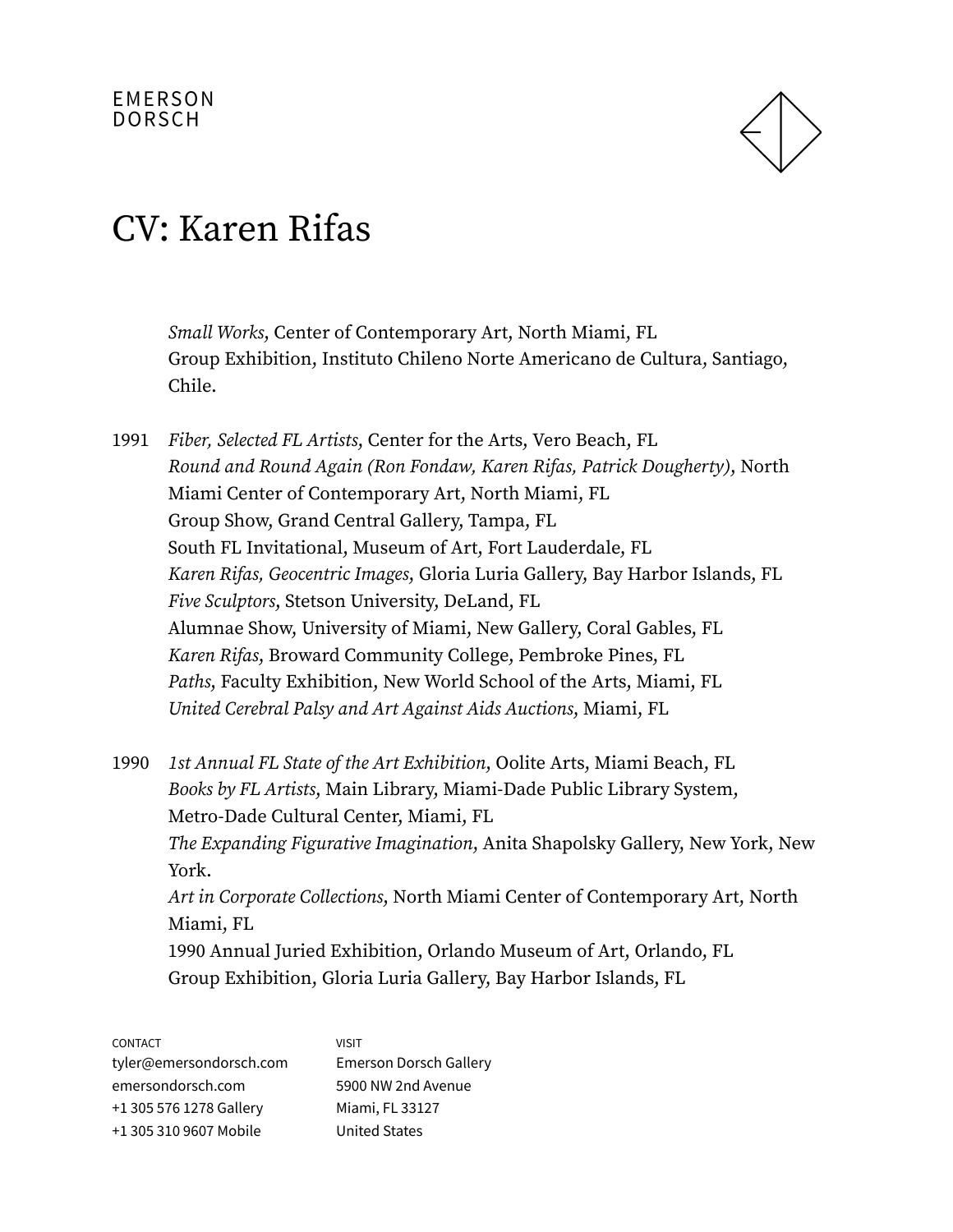

### CV: Karen Rifas

Valencia Community College, Orlando, FL, purchase. Sculpture: Inside-Outside, De Graaf Fine Arts, Inc., Chicago, IL

1989 Nada 14, North Miami Center of Contemporary Art, North Miami, FL Art Against Aids II Benefit, Wolfson Art Gallery, Miami-Dade College, Miami, FL Way of the Woman Artist: Interviews with Strong Creators, Dade County Cable Television Access Project (Educational Channel One), Miami, FL Sculptors and Drawings, New Gallery, University of Miami, Coral Gables, FL Known/Unknown IV (Karen Rifas, William Latham), Wolfson Gallery, Miami- Dade Community College, Miami, FL U.S.A. Invitational No. 1, De Graaf Fine Arts, Inc., Chicago, IL Belief, Southeastern Center for Contemporary Art, Winston-Salem, NC South Florida in the 80's: Selections from the Artbank at Metro-Dade Center, North Miami Center of Contemporary Art, North Miami, FL

1988 Objects of Presence, Boca Raton Museum of Art, Boca Raton, FL Matter Or Not: Installations, FL Center for Contemporary Art, Tampa, FL Second One Person Exhibition, Art in Private Places, Drexel Burnham Lambert, Inc., Miami, FL Art Is Politics, InterAmerican Art Gallery, Miami-Dade College Exit, M.F.A. Show, Lowe Art Museum, Coral Gables, FL Installation - Ancient Ritual of a Lost Civilization, Cox Science Building, University of Miami, Coral Gables, FL

1987 3D/9, North Miami Museum and Art Center, North Miami, FL

| CONTACT                 | <b>VISIT</b>                  |
|-------------------------|-------------------------------|
| tyler@emersondorsch.com | <b>Emerson Dorsch Gallery</b> |
| emersondorsch.com       | 5900 NW 2nd Avenue            |
| +1 305 576 1278 Gallery | Miami, FL 33127               |
| +1 305 310 9607 Mobile  | <b>United States</b>          |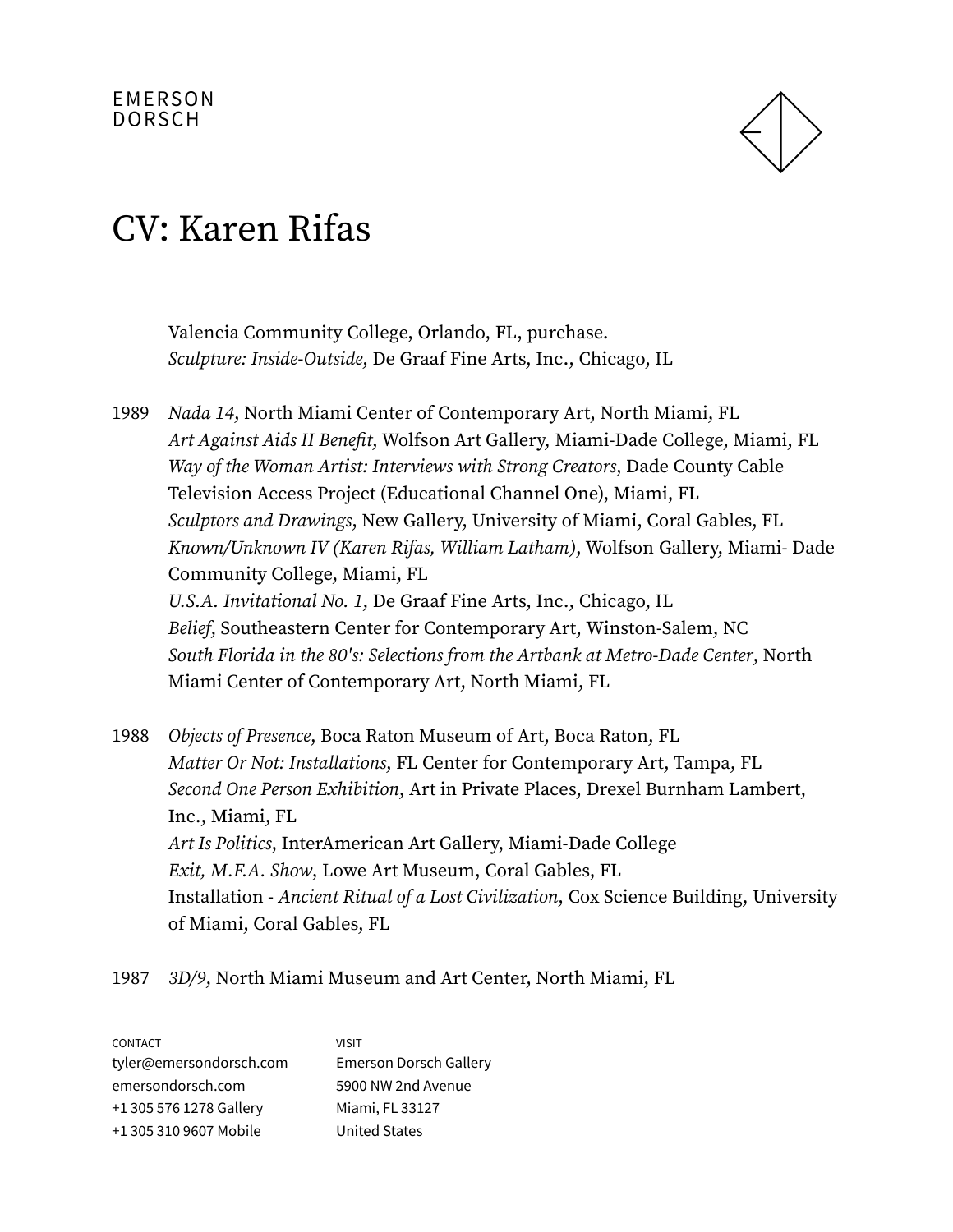

# CV: Karen Rifas

Mas Nada at Hyperspace, Hyperspace Gallery, Miami Beach, FL

#### SELECTED BIBLIOGRAPHY (PRINT AND ELECTRONIC)

Public Art for All, A look into Miami's public art super projects with Amanda [Sanfilippo](https://digital.modernluxury.com/publication/?m=3623&i=741630&p=52&ver=html5) [Long](https://digital.modernluxury.com/publication/?m=3623&i=741630&p=52&ver=html5), By Claire Bruekel. April 2022. Deception and Diversion, The Ludic [Environments](https://thebass.org/wp-content/uploads/2020/09/KarenRifasDigitalBrochure.pdf) of Karen Rifas, by Patricia Ortega-Miranda, 2022. Vida y Obra de Una Idea: Miami's Art@Work and Farside Gallery in Buenos Aires, Buenos Aires, Argentina. Organized by Arturo and Liza Mosquera. [softcover book] Colectivo Periferia and Mosquera Orthondontics: Buenos Aires, Argentina, 2019. p46. Govier, C., "Eyes in the Canopy," CASACOR/MIAMI, 2019 Yearbook, p 16-20 [exhibition magazine] Women Artists Archive Miami, Oral History Project, Karen Rifas and Tyler Emerson-Dorsch with Anita Sharma. [Video] Available online at https://awesomefoundation.org Emerson-Dorsch, T., "Karen Rifas: A Lifetime of Achievement," Biscayne Times, December 2, 2019 "Miami Artists Awarded The Ellies," Artforum.com, October 23, 2019 Batista, Elysa D. and Maria Theresa Barbist, "Karen Rifas: Rocking Chair Session," Rocking Chair Sessions, volume 108, June 16, 2019

Tschida, A. "Art in pieces, inaugural MiamiPhotoFest: it's all happening now," The Miami Herald, February 21, 2019. mention.

| <b>CONTACT</b>          | <b>VISIT</b>                  |
|-------------------------|-------------------------------|
| tyler@emersondorsch.com | <b>Emerson Dorsch Gallery</b> |
| emersondorsch.com       | 5900 NW 2nd Avenue            |
| +1 305 576 1278 Gallery | Miami, FL 33127               |
| +1 305 310 9607 Mobile  | <b>United States</b>          |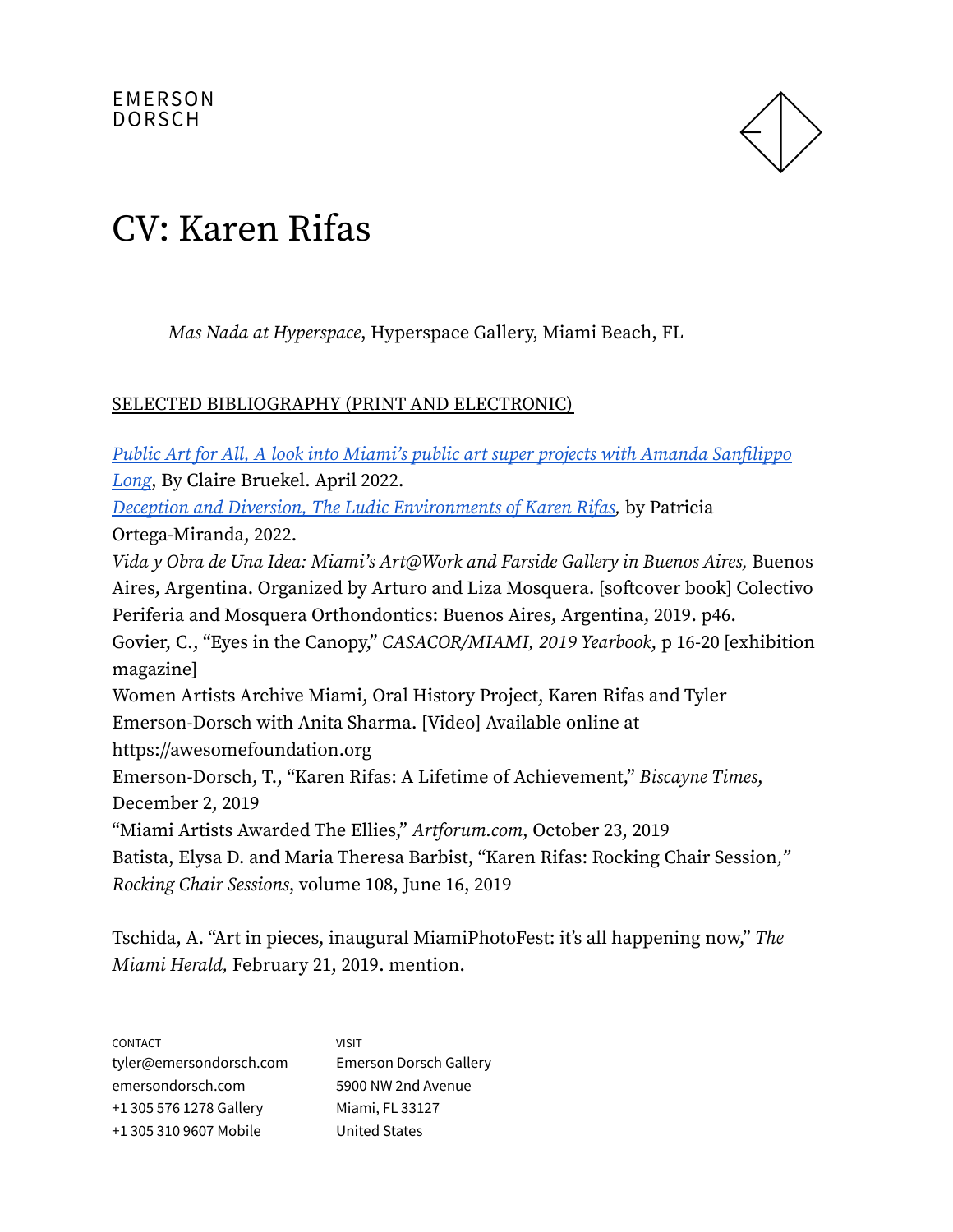

Karen Rifas, "Meet Karen Rifas," VoyageMIA, January 31, 2019. Last accessed online June 9, 2020. <http://voyagemia.com/interview/meet-karen-rifas-karen-rifas-artist-associated/> Tschida, A. "Three Women, Center Stage," Biscayne Times, (September 2018) pp.54-55. "The Bass Acquires Works by Sanford Biggers, Mika Rottenberg, Lawrence Weiner Among Others," Artforum.com [News], July 31, 2018. Aesthetics and Values brochure. Produced by FIU Honors College Students in John Bailey's Aesthetics and Values 2018 course. Colodny, L. Under the Bridge Art Space. [book] Published 2018. Schulman, S. "Joy and color abound at Bass's Karen Rifas show," Palm Beach Arts Paper (June 7, 2018) Taylor, E. "In Deceptive Constructions at the Bass, Karen Rifas Creates Space Through Color," Miami New Times (May 18, 2018) Batet, J. "Karen Rifas: vibración cromática y desplazamiento," el Nuevo Herald, .(July 1,2018) p.2D. Turner, E. Karen Rifas: Per Forms, Delicious Line, (October 11, 2017) <https://deliciousline.org/review/139> Dennis, R. "Art, Economies and Biscayne: Interview with Ryan Dennis and William Cordova," Miami Rail, pp11-13. Doran, N. "Karen Rifas: Per Forms," Miami Rail, (October, 2017) available online, https://miamirail.org/exhibition reviews/karen-rifas-per-forms/ Fishman, G. "Macchietta. Small Sketches by Karen Rifas," Miami Herald, October 4, 2015, pp.6-7M. Braithwaite, H. "Karen Rifas, The Arevalo Gallery Project," The Miami Rail, July 23, 2014, http://miamirail.org/52-reviews/karen-rifas. CONTACT tyler@emersondorsch.com VISIT Emerson Dorsch Gallery

| tyler@emersondorsch.com | Emerson Dorsch Gallery |
|-------------------------|------------------------|
| emersondorsch.com       | 5900 NW 2nd Avenue     |
| +1 305 576 1278 Gallery | Miami, FL 33127        |
| +1 305 310 9607 Mobile  | <b>United States</b>   |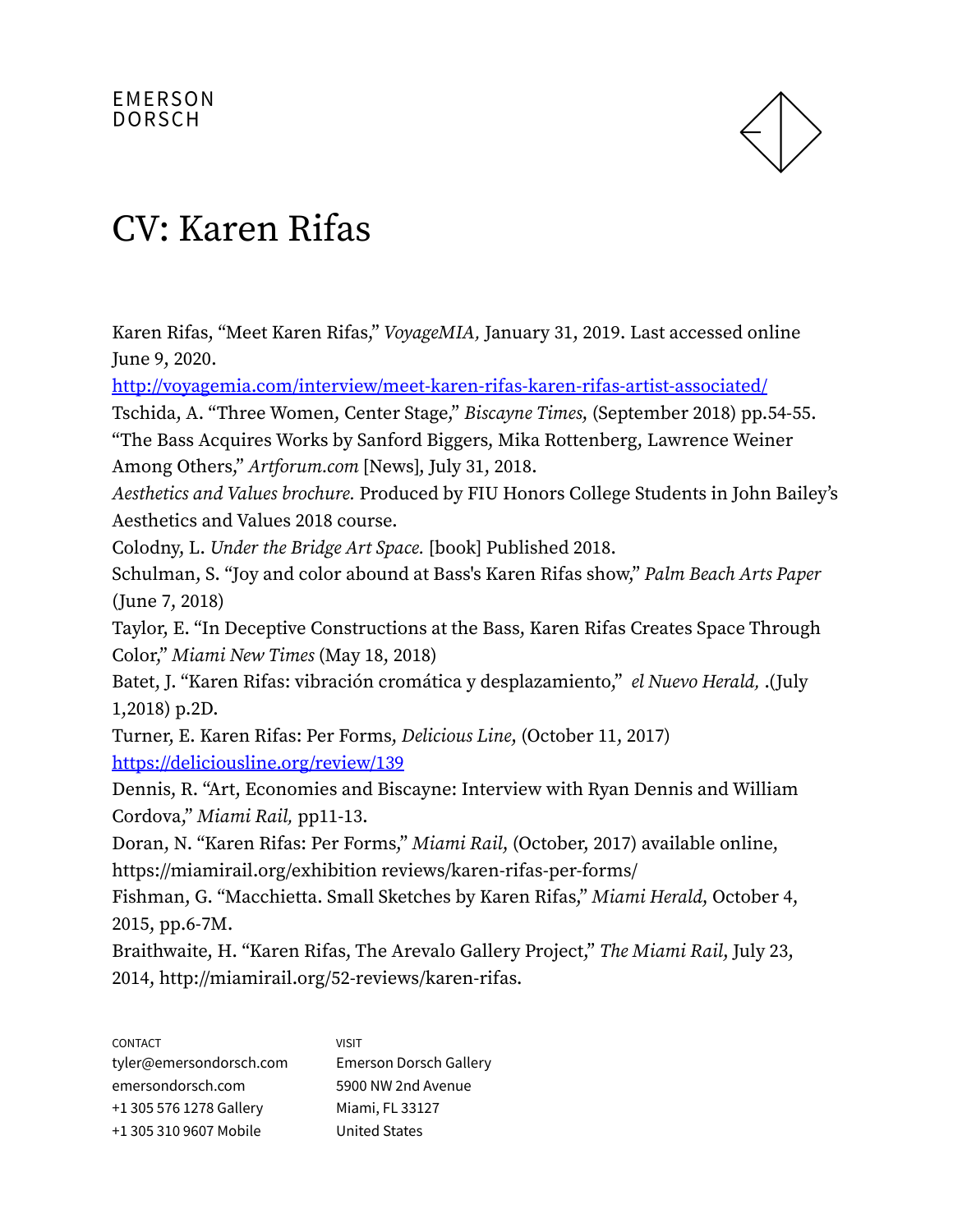

Batet, J. "Abstracction geometrica en Arevalo Gallera," el Nuevo Herald, Artes & Letras, April 26, 2014, p. 1D. Mason, S. "Karen Rifas: Works on Paper at Arevalo Gallery," published online, September 18, 2014 at www.miamidesigndistrict.net/blog/category/3/art/ Batet, J. "Karen Rifas El Rito de Hilar El Espacio Y El Tiempo," el Nuevo Herald, artes & letras, September 15, 2013, pp.1D, 6D. Suarez de Jesus, C. "20 Shades of Grey," Miami New Times, July 7, 2013, in print and online at www.miaminewtimes.com/ culture Coppola, J. "The Art of Wisdom," The Miami Herald, June 9,2013. 3M. Tschida, A. "Outside the lines," The Miami Herald, May 26, 2013, p3M. (or online version, www.miamiherald.com/2013/05/24/v-print/3412557/outside-the-lines) Tschida, A. "The threads that bind," Knight Arts Blog, (May 14,2013). www.knightarts.org/community/miami/the-threads-that-bind Tschida, A. "Inkarnation Weaves Two Artists Together At Bridge Red Studios," WLRN blog, May 13,2013, wlrn.org/post/incarnation-weaves (same as threads – that-bind) Torres, JMR. "Inkarnation: Karen Rifas and Kerry Phillips at Bridge Red Studios," Whats Up Miami blog, May 31, 2013, whatsupmiami.blogspot.fr/2013/05/inkarnation Catalog, Following the Line, Drawings from the Collection of Francie Bishop Good and David Horvitz, Curated by Carol Jazzar, Girls' Club, 2013, ISBN978-0-9886536-0-3 Catalog, 20 Shades of Grey, curated by Bernice Steinbaum, text by Helen Kohen and Denise Gerson, Library of Congress Control Number:2013905865, 2013 Online project at FIU Frost Art Museum, http//drawing project.frostartmuseum.org/project-space Rojas Torres, J. "Inkarnation: Karen Rifas and Kerry Phillips at Bridge Red Studios," Whats Up Miami blog, May, 31,2013, whatsupmiami.blogspot.fr/2013/05/incarnation-

| <b>CONTACT</b>          | <b>VISIT</b>                  |
|-------------------------|-------------------------------|
| tyler@emersondorsch.com | <b>Emerson Dorsch Gallery</b> |
| emersondorsch.com       | 5900 NW 2nd Avenue            |
| +1 305 576 1278 Gallery | Miami, FL 33127               |
| +1 305 310 9607 Mobile  | <b>United States</b>          |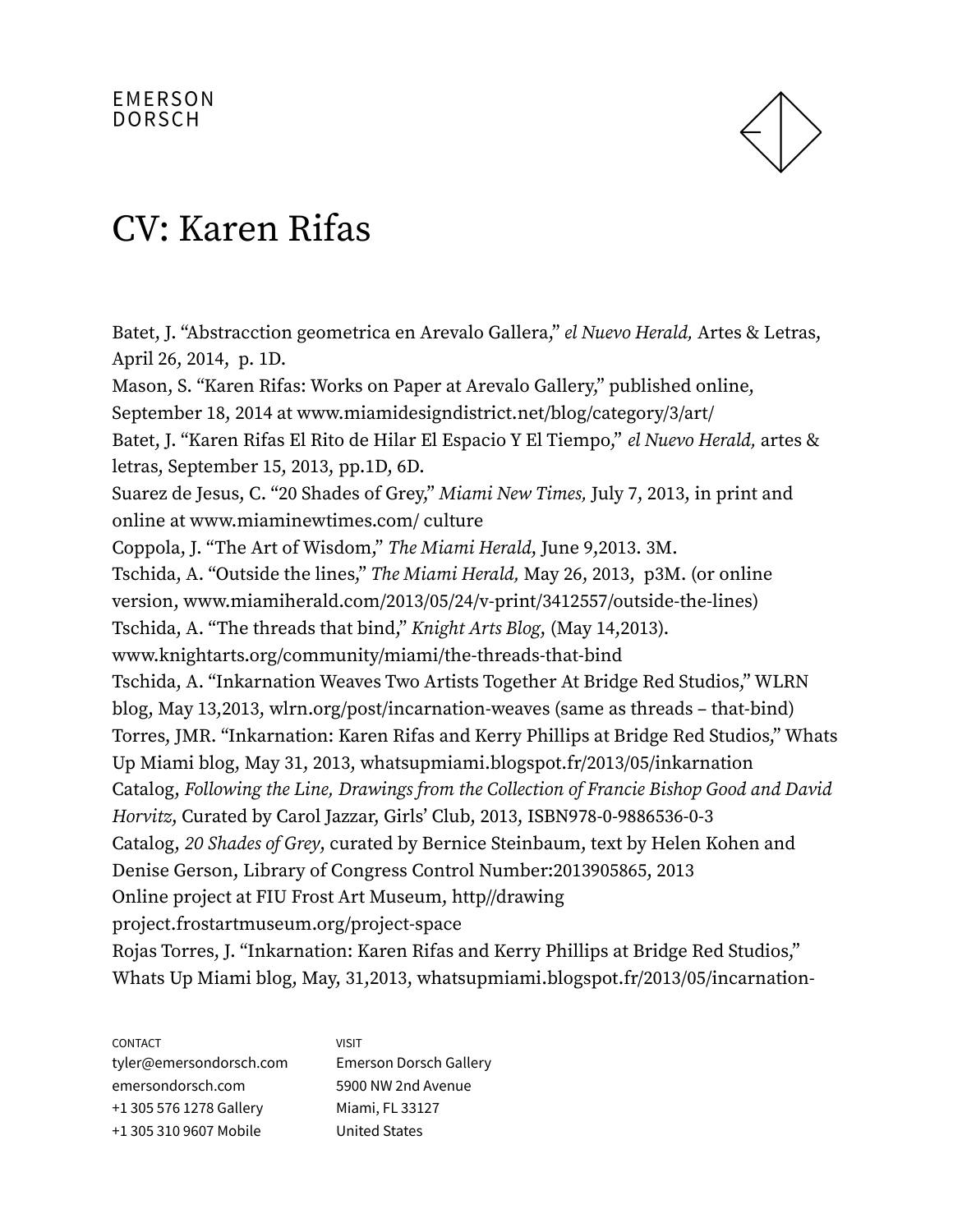

Art is About Blog, http//artisabout.com/2013/04/23/incarnation-karen-rifas Tschida, A. "More art than we can see," Knight Arts Blog, February 15, 2013, www.knightsart.org., p.1.

Freiman, F. "Following the Line at Girls' Club," New Times. November 15, 2012. www.browardpalmbeach.com.

Tschida, A. "Opening "Bridges" to overlooked art," Knight Arts Blog, September 11, 2012,

www.knightarts.org/community/miami.

Staff , Interventions, Artslant blog, September-November, www.artslant.com, pp.1-2. Suarez de Jesus, C. Bernice Steinbaum, "Miami Art Matron, Departs,"

Miami New Times, January 21, 2012, www.miaminewtimes.com/2012-06-21/culture, pp.1-5.

Staff (February,2012). Year in Review: de la Cruz Collection asks 10 Miami Artists… info@delacruzcollection.org.

Tschida, A. (December, 2011). Going Public. Biscayne Times, pp.33, 35 (photo). Staff. (October 2011). Artsy Things To Do. Culturally Miami-Floridian View, p.3 (photo).

Suarez de Jesus, C. (September 29, 2011). Karen Rifas and Aurora Molina Wow at Bernice

Steinbaum Gallery. Miami New Times, (blogs.miaminewtimes.com), p. 1-2. (photo). Fresco, J. (September 28, 2011). 10 Questions for Bernice Steinbaum. Artout Miami, p.2. Staff (September 23, 2011). Artlog's Fall Art Guide: Miami Edition (artlog.com), p.1 (photo).

Dunlap, B. (September 18, 2011). Visual Arts. The Miami Herald, p. 20 AR. Staff (September 18, 2011). 2011-2012 Highlights. The Miami Herald, p. 23 AR.

| <b>CONTACT</b>          | VISIT                         |
|-------------------------|-------------------------------|
| tyler@emersondorsch.com | <b>Emerson Dorsch Gallery</b> |
| emersondorsch.com       | 5900 NW 2nd Avenue            |
| +1 305 576 1278 Gallery | Miami, FL 33127               |
| +1 305 310 9607 Mobile  | <b>United States</b>          |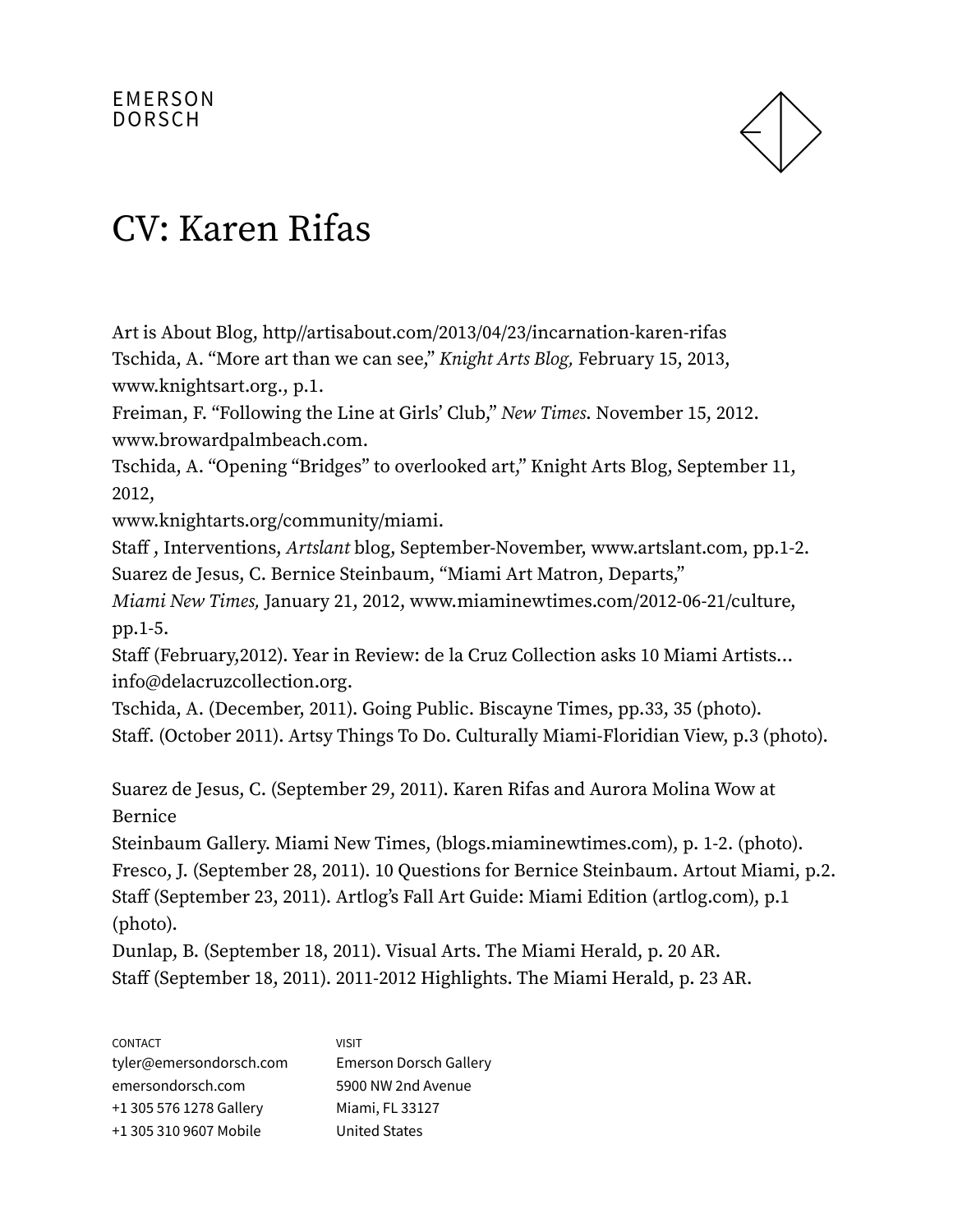

Tschida, A. (September 18, 2011). Visual Arts. The Miami Herald, p.1M, 3M. Suarez de Jesus, C. (September 8-14, 2011). Ready, Set, Art. Miami New Times, p. 34. Staff. (September 2011). Vol. 9 Issue 7, Culture. Biscayne Times, p. 67 (photo) Staff (September 7, 2011). Strung Out@ Bernice Steinbaum Gallery, www.beachedmiami.com,pp3-4. photo Paz, C. (September 4, 2011). Karen Rifas Strung Out, Miamiartblog.com, pp.1-2. Rojas, J.M. (August 28, 2011). Karen Rifas "Strung Out" at Bernice Steinbaum Gallery. What's Up Miami, (whatsupmiami.blogspot.com), p.6 (photo) Turner, E. (August 25, 2011). Miami Art Museum… This Just In. Artcircuit, (artcircuitsartcentric.blogspot.com), p. 2-3. Herrara, A. (June 30, 2011). EL Efecto Invernaderom En El Arte, El Nuevo Herald Tschida, A. (May 2011). Masters of Art. Biscayne Times, pp.20-32. Balmaseda, M. (2011) The 6th Street Container.com/miamiartguide.html, p1. Austin, T. (March 13th, 2011). Frost forecast. The Miami Herald, pp. 3M Austin, T. (November 2010). Yard Work. Ocean Drive, pp. 152. Shabaka, O. (October 6, 2010). Kidsart and Karen Rifas Leaf Laboratory. MiamiArtExchange.com. Wagoner, G. (August 26, 2010). Abandoned. ARTstant.com/mia/articles/show18407, pp 1-2. Diaz, A. (August 19, 2010). Creating Ways to Make It Rain. The Miami Herald, Neighbors. Staff. (August 18, 2010). The Wall in Abandoned…Kidsartblog.blogspot.com (photo of exhibit and children's workshop).

Staff. (August 12-18, 2010). Art and Design Night. Miami New Times, pp 21 (photo). Also, blogs.miaminewtimes.com.

| <b>CONTACT</b>          | <b>VISIT</b>                  |
|-------------------------|-------------------------------|
| tyler@emersondorsch.com | <b>Emerson Dorsch Gallery</b> |
| emersondorsch.com       | 5900 NW 2nd Avenue            |
| +1 305 576 1278 Gallery | Miami, FL 33127               |
| +1 305 310 9607 Mobile  | <b>United States</b>          |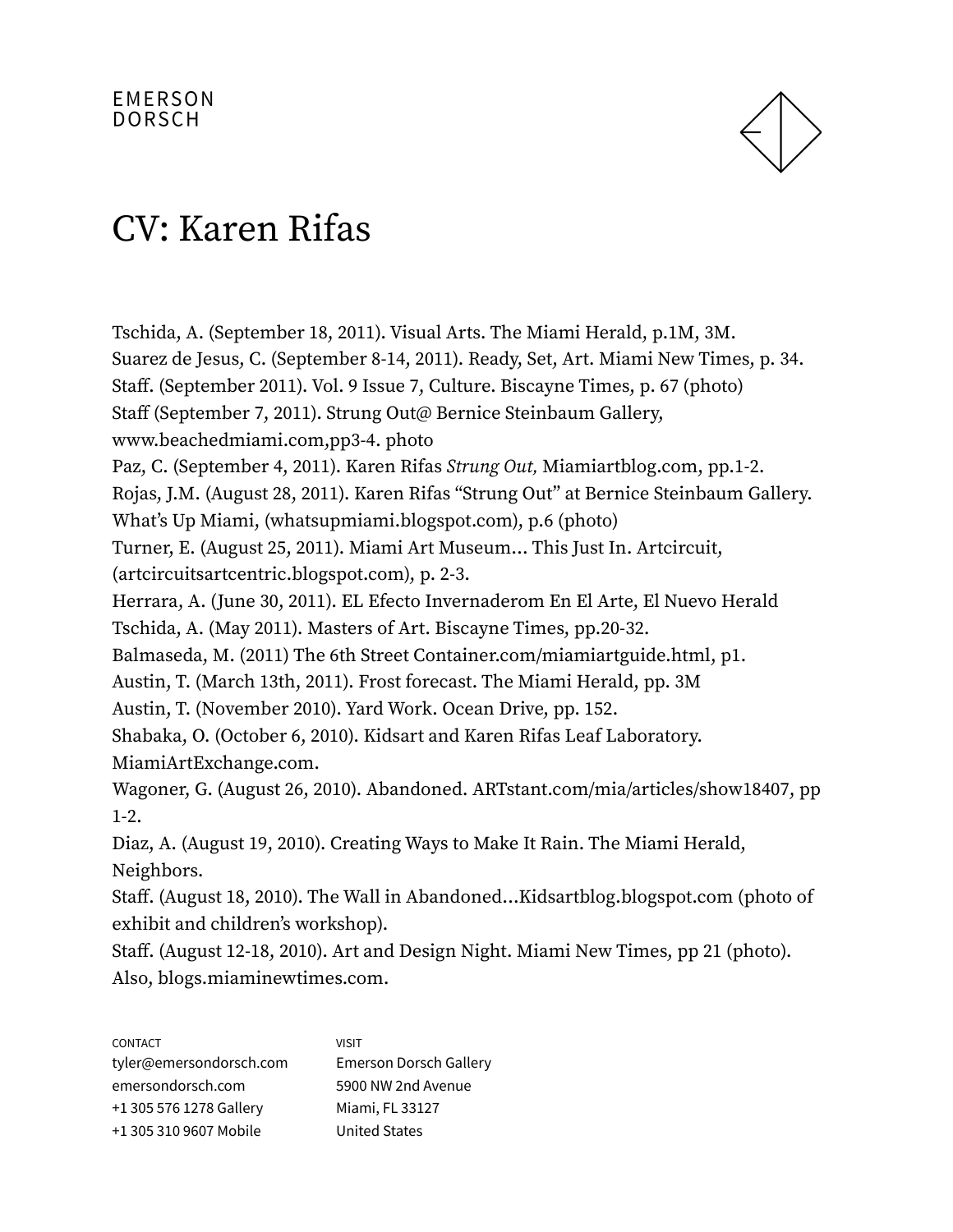

Staff. (August, 2010). Art Listing. Biscayne Times, pp. 50 (photo).

Tschida, A. (July 27, 2010). The Incredible Leaf Lab As Art. Knight Arts (knightarts.org), pp 1-2.

Herrera, A. (July 18, 2010). El Laboratorio Artistico-Ambiental de Karen Rifas. elNuevo Herald, Dpl.

Rojas Torres, J. (July 11, 2010). Karen Rifas "Abandoned" at the de la Cruz Collection…

What's Up Miami (whatsupmiami.blogspot.com/examiner.com), pp.1-6 (photos)

Staff. (June 12, 2010). de la Cruz Collection présents Abandoned. Miami Art Guide (miamiartguide.com)

Mills, M. (February 11, 2010). The Art and Culture Centers…

browardpalmbeach.com/contect/printversion/1048162.

Opalka, M. (November/December 2009). Time Is On Steinbaum's Side. MiamiArtGuide, pp.21 (photo).

Santiago, F. (October 25, 2009). Taking Turns, An Exhibit of MOCA Acquisitions Highlights Pivotal Works in Artists' Careers. The Miami Herald, p3M. (photo).

Staff, (MOCA). (September 30, 2009). MOCA at the Moment: News from the Museum of Contemporary Art, pp. 2.

De Jesus, C. (August 20, 2009). The Heat Is On.

MiamiNewTimes.com/content/printversion/1795654, pp. 1.

Batet, J.(July 12, 2009). Nine Lives: Dog Days of Summer. El Nuevo Herald, Sunday Edition.

Santiago, F.(June 21, 2009).Best In Show. The Miami Herald, pp. 1,3M.

Gutierrez, J. (2008-2009). Miami Dade College Art Gallery System, catalogue. Pg. 11. Tschida, A. (December 2008). Miami Art Machine. Biscayne Times Online at: www.biscaynetimes.com/index

| <b>CONTACT</b>          | <b>VISIT</b>                  |
|-------------------------|-------------------------------|
| tyler@emersondorsch.com | <b>Emerson Dorsch Gallery</b> |
| emersondorsch.com       | 5900 NW 2nd Avenue            |
| +1 305 576 1278 Gallery | Miami, FL 33127               |
| +1 305 310 9607 Mobile  | <b>United States</b>          |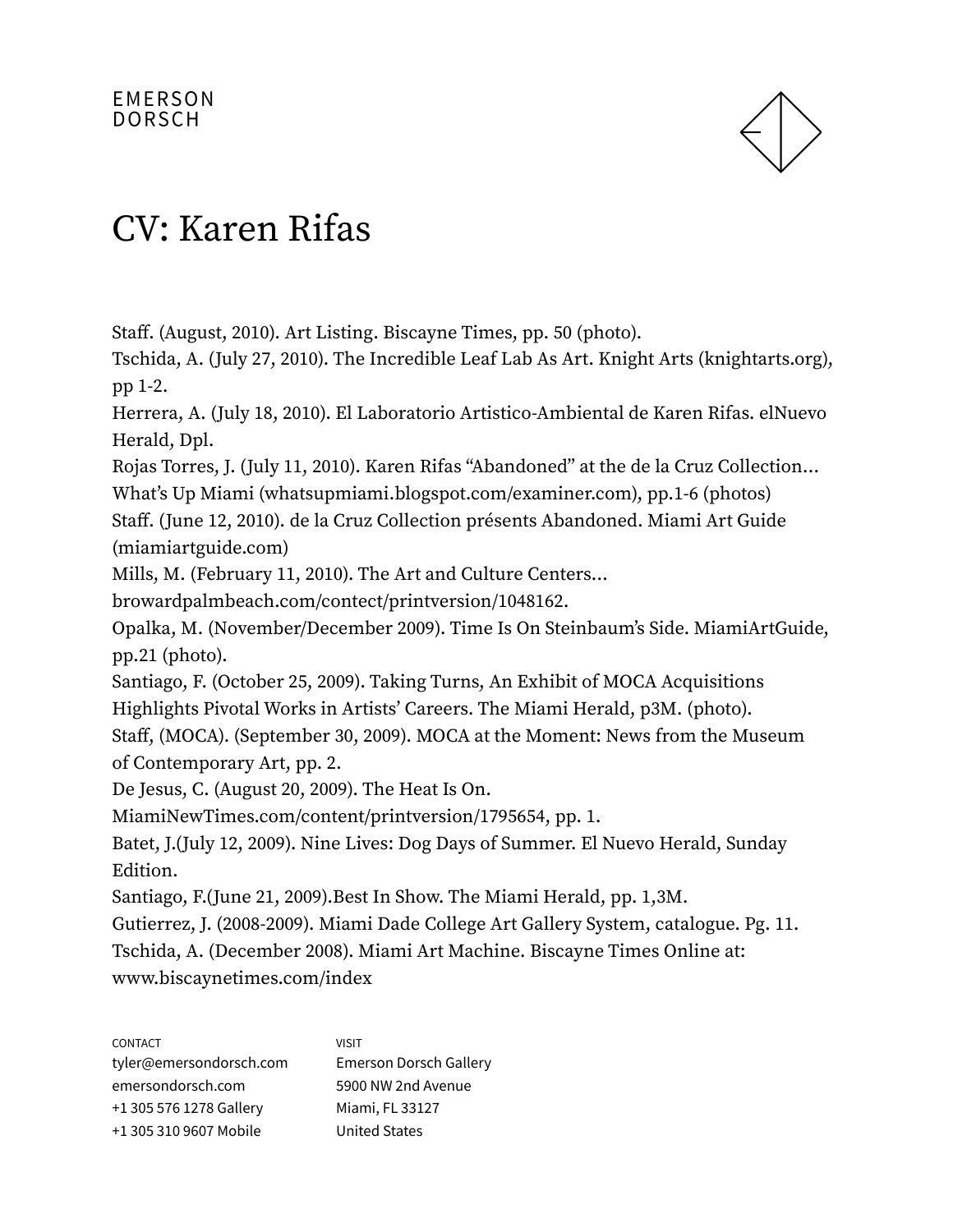

Turner, E. (November 2008). Shadows, Disappearances and Illusions. ARTnews. Pg 171. Santiago, F. (October 24, 2008). Provocative Views in Public Places. The Miami Herald, section 1M.

Klein, P. (2008, September 5). Chicago's Fall Art Season Starts now, Online p1-2. http://www.huffington post.com/paul-klein/chicagos-fall-art- season\_b\_124100.html Staff, (2008 September 26) The Miami Herald. Calendar of Events Miami-Dade College. Pg. G 31.

Porter, M. (September 2008) Glass Curtain Gallery. Scavenger Constructs, catalogue. Staff, (2008 September). Art Gallery System Explores Miami's Art Movement…Miami Dade College Forum. Vol. 12, No 7, pp1-2.

Staff, (2008 August). Columbia College News. Human/Nature Programming Launches. Online at www.cms.colum.edu/newsandnotes/archives/007866.php

Boswell, P. (June 2008) Disappearances, Shadows and Illusions, catalogue. Miami Art Museum.

Herrera, Adriana. (2008 May 31) Karen Rifas: Geometria que… El Nuevo Herald. Espacios, p 6.

Staff, (2008 May) Karen Rifas: Cornered…Wynwood Magazine. Vol. 1 No. 9. Pg 54. Russell, Candace. (2008 May 7) Dancing and Weaving…Sun Sentinel. Art Briefs, p 3E. Ferre, Luis. (2007) Museo de Arte de Ponce: Annual Report 2006. Cover and pp.19 Schuker, L. (2007 July 21-22) Local fundraisers… The Wall Street Journal Pursuits, pp. 1,4.

Herrera, A. (2007 July 17) Solo Gemetria; Una Installation para Experimentar… El Nuevo Herald, Galeria El Nuevo Herald, pp. 2D.

Weinberg, M. (2007 June 2) Conditional Love, Moore Space… The Sun Post, Out and About, pp. 1-3.

| <b>CONTACT</b>          | <b>VISIT</b>                  |
|-------------------------|-------------------------------|
| tyler@emersondorsch.com | <b>Emerson Dorsch Gallery</b> |
| emersondorsch.com       | 5900 NW 2nd Avenue            |
| +1 305 576 1278 Gallery | Miami, FL 33127               |
| +1 305 310 9607 Mobile  | <b>United States</b>          |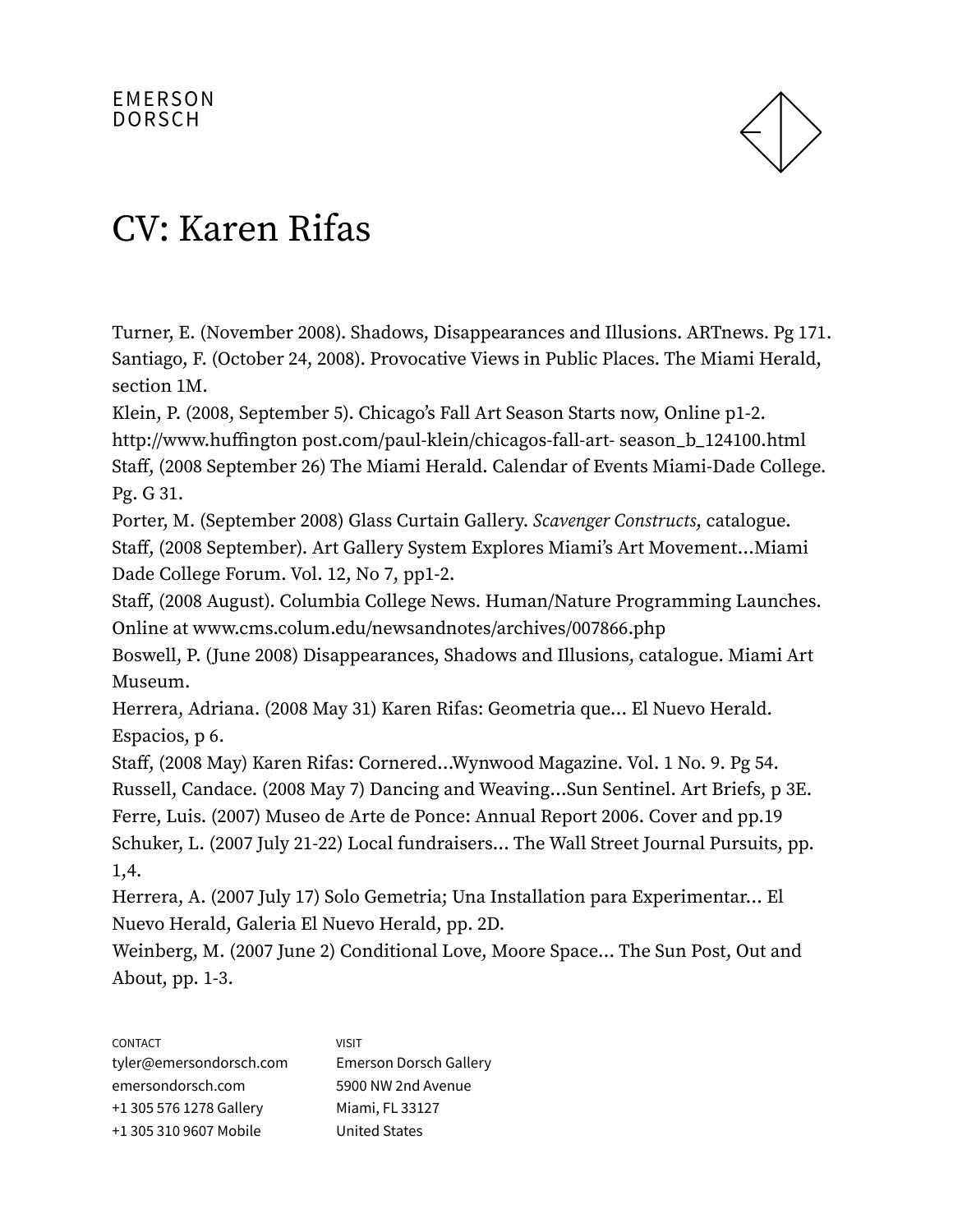

Staff (2007 June 13) What's up this Saturday… Socialmiami.com.

Turner, E. (2007 May 25) Art Pick… The Miami Herald, Weekend pp. 34.

Hughes, A. (2007 May 10) Rifas' work speaks volumes… The Chronicle, The Arts, pp. 1-3.

Bennett, L. (2007 February 8) What's Next? … St Petersburg Times, weekend, pp. 34W.

Triff, A. Miami Arts Explosion 2006. pp. 8, 61, 67, 109

Breukel, C. Native Seeds (show catalogue). 2006

Staff, (2006, May-June) Coleccionista…ArtPremium pp.60-63 (photo).

Mattingly, K. (2005, September 29) Capsule… Reviews, New Times

Marymont, M. (2005, October 11) There's More Than one way to Design a Cage for Birds… The News-Press.com.

Stetson, M. (2005, October 1) Exhibit Looks at Some One-of-a-Kind Real Estate… Naples Daily News.

Turner, E. (2005, September 21) Good Fellows… The Herald, Arts and Entertainment, p. 3.

Russel, C. (2005, July 17) More (New Art 2005)… Sun-Sentinel.Com.

Pritchett, K. (2005, July 14) Museum… Eastsider, pp. 9,16.

Davis, J. (2005, February) Winter Leaf Tour… Tampa Bay Illustrated, p.40

Staff, (2004, December 24) South FL, Cultural Consortium Awards Fellowship… The Herald, p.3B.

Staff, (2004, December 16) Shadows, light and grace Polk museum… Orlando Sentinel. Triff, A. (2004, December 2-8) Art Basel: …,Miami New Times, p. 34.

Russell, C. (2004, September 23) The Artist's Eye…South FL Sun-Sentinel, p.8E.

Staff, (Volume 7, No. 2,Winter, 2004-5) Polk Museum of Art, An Installation by Karen Rifas…ART-i-facts, p.14.

| <b>CONTACT</b>          | <b>VISIT</b>                  |
|-------------------------|-------------------------------|
| tyler@emersondorsch.com | <b>Emerson Dorsch Gallery</b> |
| emersondorsch.com       | 5900 NW 2nd Avenue            |
| +1 305 576 1278 Gallery | Miami, FL 33127               |
| +1 305 310 9607 Mobile  | <b>United States</b>          |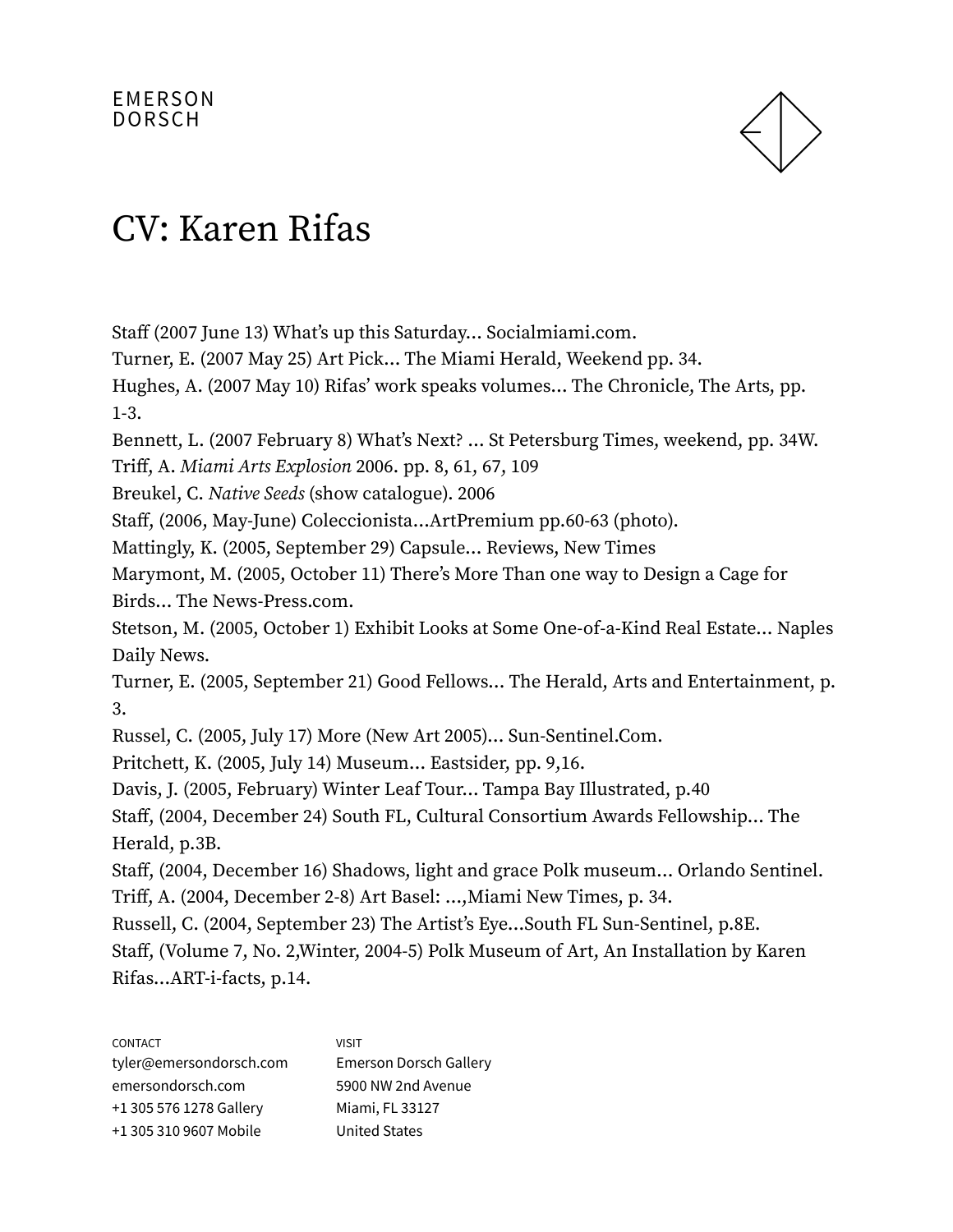

Jackson, E. (2004, October) Gallery Guru…FL International Magazine, p. 82-89. Turner, E. (2004, August 6) Critic's Pick…The Herald, p. 33. Russell, C. (2004, July 18) The Flap About Birds…South FL Sun-Sentinel, p. 14. Griffith, M. (2004, July 7) 'Falling' leaves centerpiece of art exhibit…The Beacon, p. A10. Russell, C. (2004,June 2) Karen Rifas…City Link, p.45. Turner, E. (2004, May 17) Sculptors give new shapes to old materials…The Herald p.4 Triff, A. (2004 May 13-19, 20-26)…This Ain't No Retrospective (I'm Too Young)… Miami New Times, p.99. Turner, E. (2004, April 30) Critics Pick…The Herald, p.38. Lourie, R. (2004, March 7) Celebration: Miami… The New York Times Magazine, p.66. Turner, E. (2003, September 2) Snack on a pop art feast served up at the Miami library…The Herald, pp. 1,3C. Triff, A. (2003 August 7-13) Now That It's Summertime, Go Local… New Times, p.49. Turner, E. (2003, July 24) Summer Sculpture… The Herald, p. 2E. Jackson, A. (2003, July 19) Not 'Necessarily' what you would expect… The Campus Chronicle (Savannah College of Art and Design), vol.2, No.31. Bennett, L. (2003, April 6) Still life with sofas… St. Petersburg Times, online 1 of 4. Castro, J. (2003, March) Miami Beach "globe> miami < island" … Sculpture pp.76-77. Vargas, E. (2003 Winter/Spring) Inspiration…Circular, p.1 (p.1 photos). Turner, E. (2002, December 1) Trio of Dealers… The Herald, p. 4AB. De Gale, A. (2002, November 6) Bras for a Cause:… The Herald, p.3B. Turner, E. (2002, November 3) off the wall… The Herald, pp. 3M, 10M (photo, 10M). Triff, A. (2002 September 19-25). Don't miss… New Times, p.49. Einspruch, F. (2002, September 16) The Attack…the Sunburn, www.the sunburn.com/pp.2002-09-16.html.

| <b>CONTACT</b>          | <b>VISIT</b>                  |
|-------------------------|-------------------------------|
| tyler@emersondorsch.com | <b>Emerson Dorsch Gallery</b> |
| emersondorsch.com       | 5900 NW 2nd Avenue            |
| +1 305 576 1278 Gallery | Miami, FL 33127               |
| +1 305 310 9607 Mobile  | <b>United States</b>          |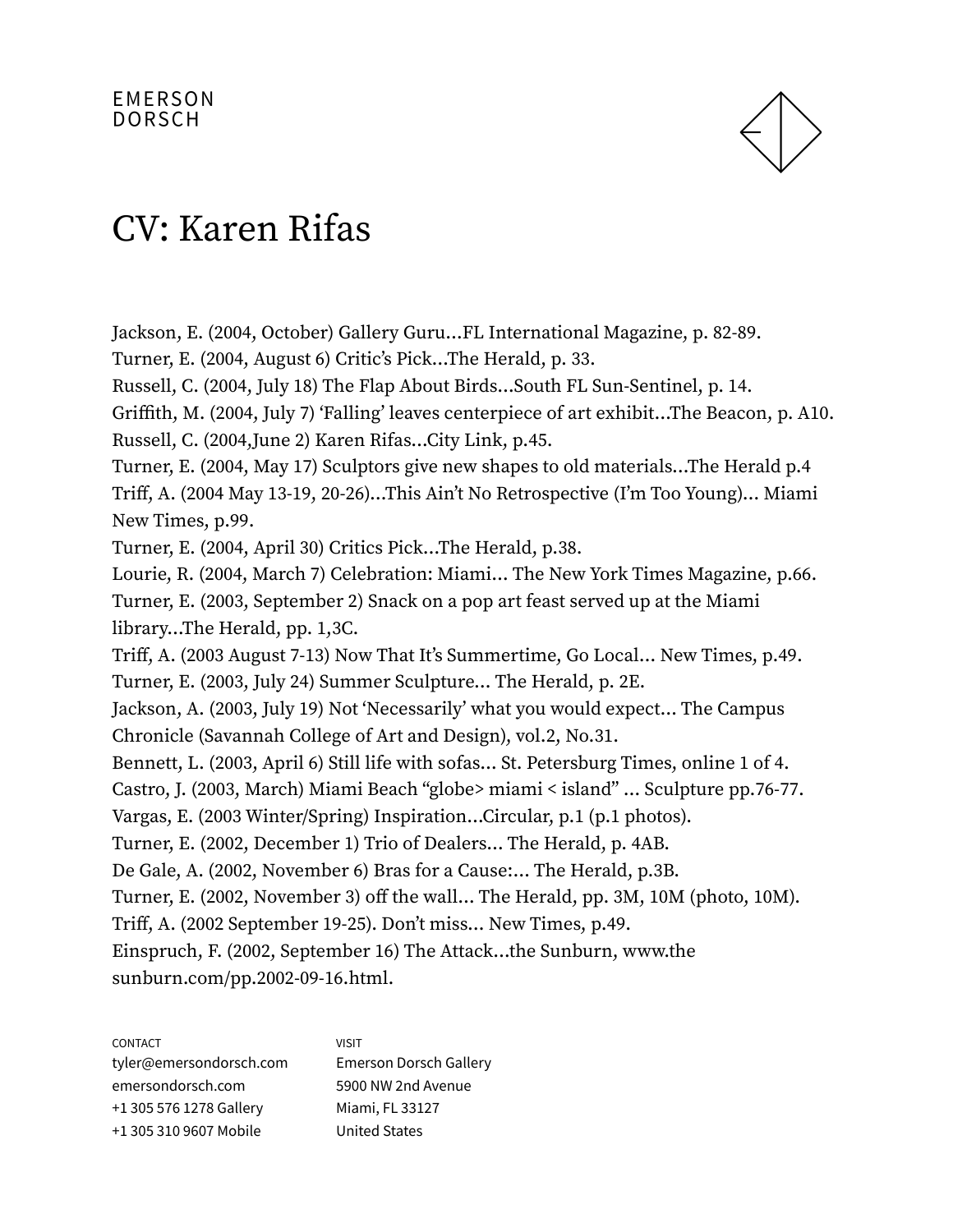

Turner, E. (2002, August 11) Regional Reflections…The Herald, pp. 3M, 6M.

Jackson, A. (2002, July 19) Not Necessarily…Campus Chronicle, Savannah College, v. 2, no. 31.

Harper, P. (2002, June). Bass Forward… Art in America, pp. 70-73, (p.70 photo).

Rinkel, M. (2002) Your Backyard: Art and Ecology in FL…WFSU 6

Documentary,TRT:28:30.

Ocana, D. (2002, January 4-10). A tall order…Street, p.45.

Triff, A. (2002, January 3-9). Take a Bow… New Times, p.41.

Turner, E. (2001 December 23). GLOBAL PERSPECTIVES… The Herald, pp. 3M, 9M.

Ocana, D. (2001, December 21-27). Overdosing on art and air kisses… Street, p.59.

Morgan, A. (2001, December). Miami Supports Miami… Sculpture, pp. 5, 47-50.

Ocana, D. (2001, August 3-9). There's something about the Virgin Mary. . .Street, p. 4.Mills, M. (2001, August 2). Where's the Rest of FL?. . . New Times Broward- Palm

Beach Online, pp. 1-4.

Turner, E. (2001, June 13). Familiar objects become art. . . The Herald, p. 5E. Staff, (2001, May 18-24). Recycled (photo). . . Street, p. 43.

Triff, A. (2001, February 1-7). All is Fair in the Art Market. . . New Times, p. 57.

Marger, M. (2000, September 21). The whole is greater than its parts. . . St. Petersburg Times, p. 31W.

Einspruch, F. (2000, August 2-8). Bernice Steinbaum Gallery: 'Levity and Gravity' 1st. . Coral Gables Gazette, pp. B1, B3.

Triff, A. (2000, July 27-August 2). Off the Ground. . .New Times, pp. 66-67.

Turner, E. (2000, July 29). Interactive 'Levity' rises to occasion. . .The Herald, pp. 1E, 3E. Turner, E. (2000, July 23). Exhibit at Main Library paints moving picture of Miami. . .The Herald, pp. 5M, 11M.

| <b>CONTACT</b>          | <b>VISIT</b>                  |
|-------------------------|-------------------------------|
| tyler@emersondorsch.com | <b>Emerson Dorsch Gallery</b> |
| emersondorsch.com       | 5900 NW 2nd Avenue            |
| +1 305 576 1278 Gallery | Miami, FL 33127               |
| +1 305 310 9607 Mobile  | <b>United States</b>          |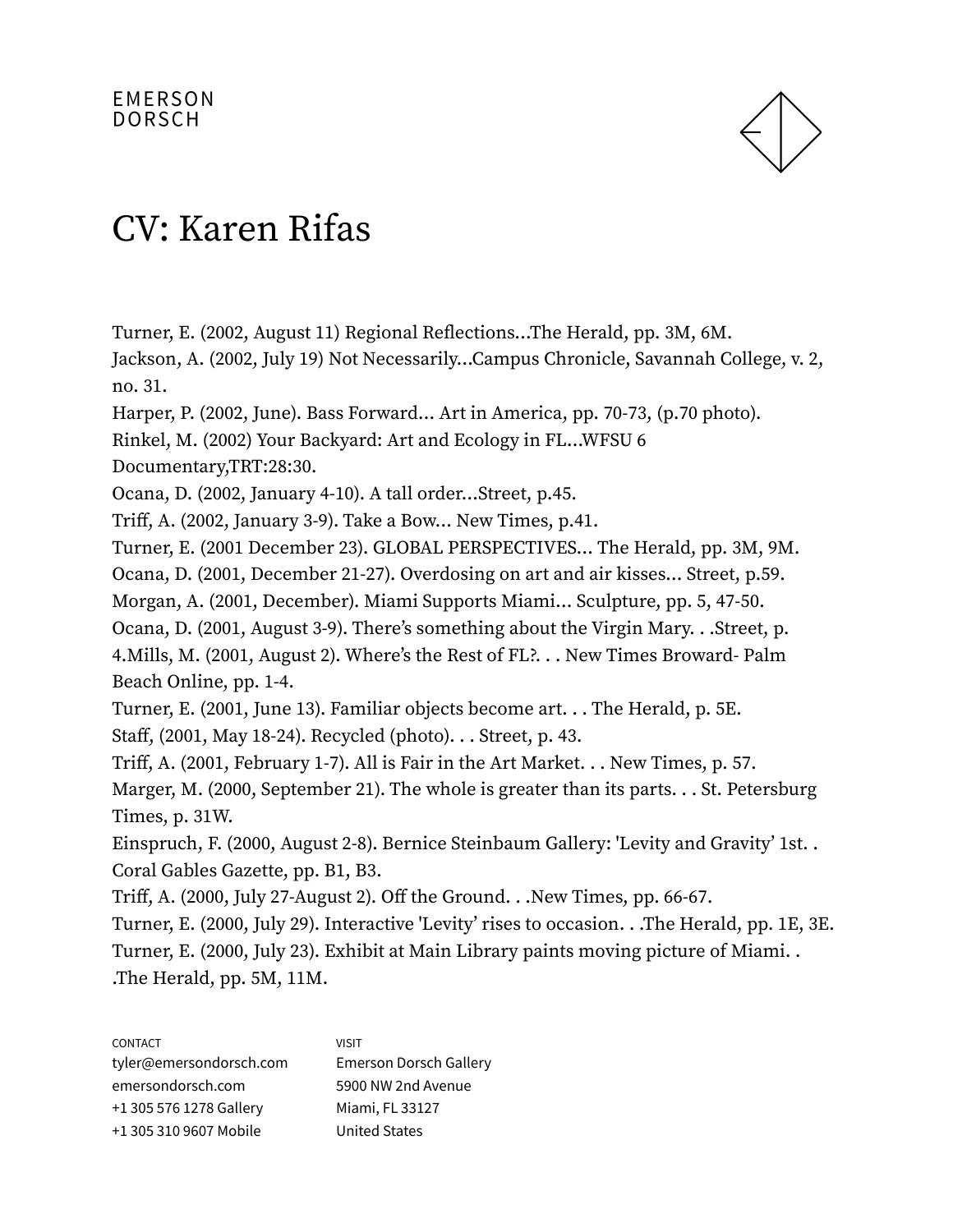

Facundo, M. (2000, June 11). Con la violencia en la casa. . .el Nuevo Herald, p. 2E. Harper, P. (2000, May). Banking on Art,…Art in America, pp. 78-79.

Triff, A. (2000, February 3-9). Something New, Something Wow ... New Times, p. 59. Turner, E. (2000, January 30). Artists bond in doomed building ... The Herald, pp. 3M, 6M.

Robinson, W. (2000, January 29). Out in Miami ... artnet.com, Magazine People, p.1. Robinson, W. (2000, January 29). Miami Art Diary ... artnet.com Magazine Review, p.5. Cohen, H. (2000, January 21). Doomed building is artists' canvas ... The Herald, p. 4B. Stewart, L. (1999, September 19). Artist spins web that hangs by a thread ... The News-

Journal, pp. 1-2G.

Falk, D. (1999, September 17). New art exhibit `installed' at Stetson's Duncan Gallery ... The News-Journal, p. W1.

Staff. (1999, September 5). Art at Stetson ... The Orlando Sentinel, p. F2.

Meadows, G. (1999, August 18). Whaddaya bid to walk in Dave Barry's shoes? ... The Herald, p. 4E.

Turner, E. (1999, August 15). Gallery at Miami Airport: A Nascent Flight of Fancy ... The Herald, pp. 5m, 7m.

Turner, E. (1999, August 1). Silly/sad photos disarming—but shoes have sass ... The Herald, p.7m.

Staff. (1999, July 4-5). Esculturas, gravuras ... Artes Visuais, (Rio de Janeiro), p. ? Meadows, G. (1999, May 31). People in the Arts ... The Herald, p. 2E.

Byrd, C. (1999, March 27). Nexus Presents ... The Atlanta Journal Constitution, Creative Loafing, pp. 38,42.

Freckmann, D. (1999, February 26-March 4). Contemporary art drops in on university gallery . Pensacola News Journal, p. 5.

| <b>CONTACT</b>          | <b>VISIT</b>                  |
|-------------------------|-------------------------------|
| tyler@emersondorsch.com | <b>Emerson Dorsch Gallery</b> |
| emersondorsch.com       | 5900 NW 2nd Avenue            |
| +1 305 576 1278 Gallery | Miami, FL 33127               |
| +1 305 310 9607 Mobile  | <b>United States</b>          |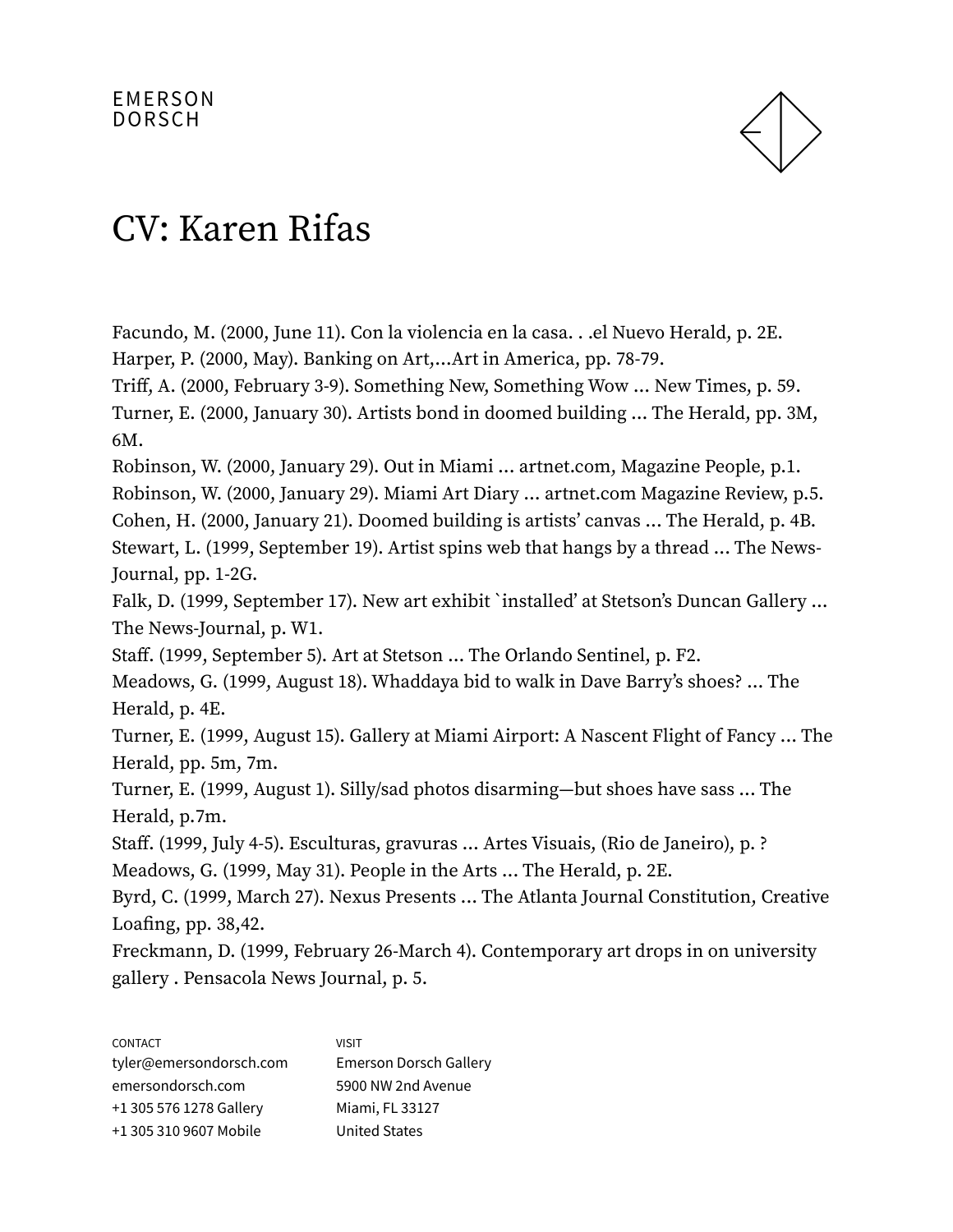

Kline, C. (1999, January 22-28). Taboo's Requiem ... Atlanta Press, p. ? Copelon, D. (1999, January 15). Physical FL ... The Daily Commercial, Weekender, p. 1. Cole, C. (1999, January 15). Mixed-media exhibit takes nature to art .. The Lake Sentinel, p. 3.

Staff. (1999, January 14). Physical FL opens at the Mount Dora Center for the Arts ... Mount Dora Topic, p. 10.

Njaim, J. (1998, November 23). Stitched-together leaves bring natural outdoor fabric inside ... Toledo Blade, pp. 13-14.

Milani, J. (1998, September 13). Area art museums offering mixture of texture, technology ... The Tampa Tribune Times, p. 10.

Marger, M. (1998, September 4). Not by sculpture alone ... St. Petersburg Times, p. 25. Turner, E. (1998, April 19). Forget the rules: Exhibit invites personal touch ... The Herald, p. 6I.

Vitale, J. (1998, April 12). You're supposed to touch this art work ... The Herald, M.B, p. 23.

Staff. (1998, April 5). Touched by An Artist ... The Herald, p. 20.

Meadows, G. (1998, March 29). People In the Arts ... The Herald, p. 2I.

Staff. (1998, March 28). The Ticket ... The Herald, p. 3G.

Staff. (1997, August 28). State Awards ... Miami Today, p. 1.

Staff. (1997-1998 Annual). 1996 in Review...Public Art. Art In America, p. 37.

Staff. (1997, Volume L, Number 1). Crossings and Departures: Making Art in

Miami... Allen Memorial Art Museum Bulletin, pp. 2, 3, 5, 18, 27, 29.

Marseglia, P. (1997, January 31). Exhibit at Douglas... Daily Journal, p. 2.

Cantor, J. (1997, January 23). Events... New Times, p. 23.

| <b>CONTACT</b>          | <b>VISIT</b>                  |
|-------------------------|-------------------------------|
| tyler@emersondorsch.com | <b>Emerson Dorsch Gallery</b> |
| emersondorsch.com       | 5900 NW 2nd Avenue            |
| +1 305 576 1278 Gallery | Miami, FL 33127               |
| +1 305 310 9607 Mobile  | <b>United States</b>          |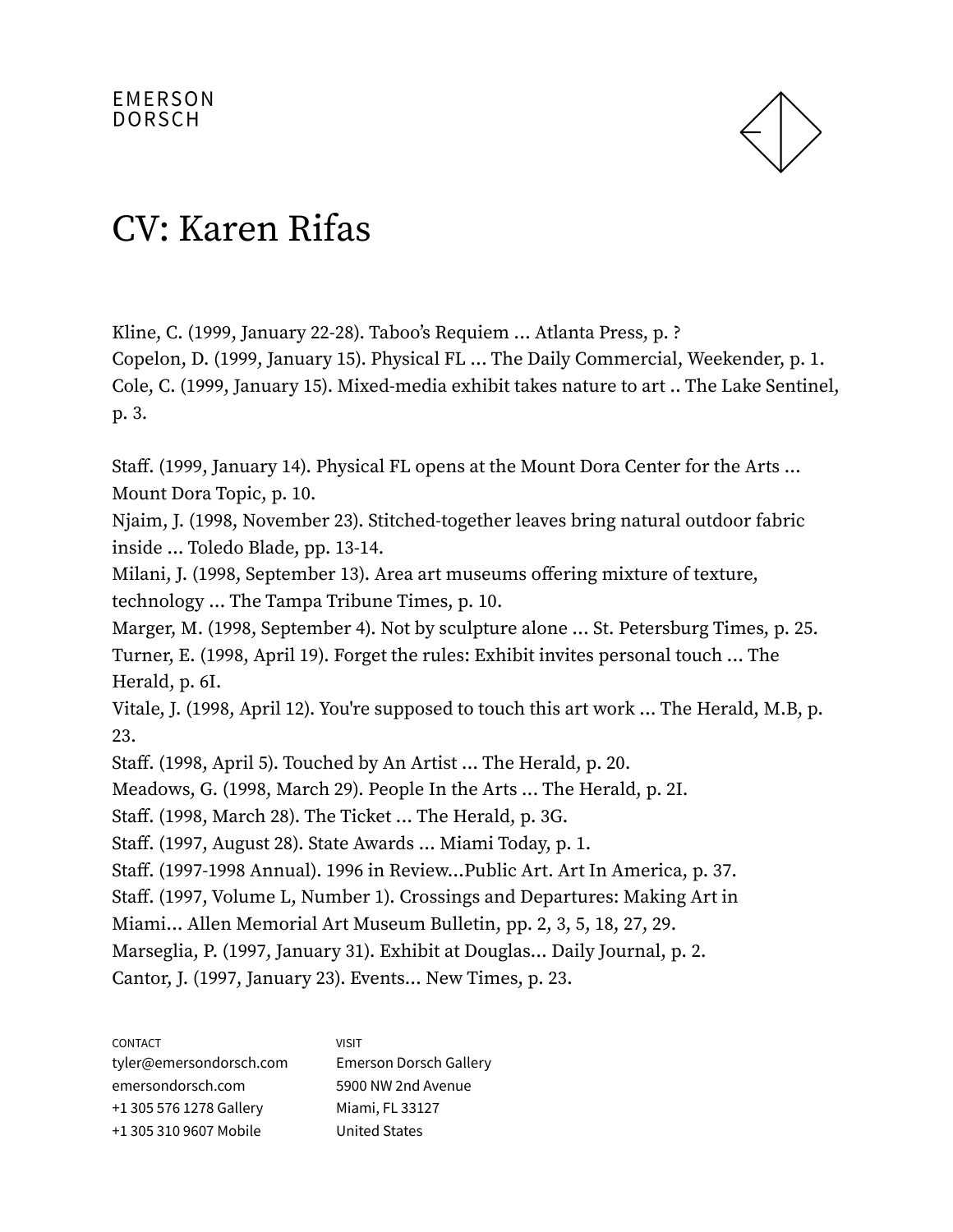

Sindelir, R. (1997, January 22). `100% natural'... Coral Gables Gazette, p. 8, 11. Turner, E. (1997, January 10). Artist Ties Up Loose Ends... The Herald, p. 27G. Staff. (1997, January 2). At Loose Ends... The Herald, Community Happenings, p. 18. Washburn, A. (1996, December 16). Karen Rifas Shows at SFAC..Pinecrest Tribune, p. 24b. Staff. (1996, October 4-10). Works by Karen Rifas... Entertainment News and Views, p. 10. Meadows, G. (1996, September 11). Fund loss... The Herald, p. 1B, 4B. Turner, E. (1996, May 29). Museum of Art... The Herald, p. 4D. Staff. (1996, April). Defining space... Q. Magazine, p. 4. Staff. (1996, April 5). Karen Rifas'... Tallahassee Democrat, p. 16D. Turner, E. (1996, February 18). Cutting-Edge... The Herald, p. 1, 5I. Staff. (1995, August 11). Best Bet... The Herald, Community Happenings, p. 28. Staff. (1995, June 22-28). Best... New Times, p. 179. Golub, A. (1995, November). Natural Histories... Art Papers, pp. 40-41. Morgan, A. (1995, July-August). FL Sculpture in the Landscape...Sculpture, p. 42. Turner, E. (1995, June 2). Under the Rug...The Miami Herald, p. 14G. Kohen, H. (1995, March 23). Landscape Show...The Miami Herald, p. 3G. Staff. (1995, March 17). Natural Histories...Tampa Tribune, Friday Extra, p. 22. Staff. (1994, January 5-9). COCA Today and Tomorrow...Art Miami Catalogue, p. 28. Kohen, H. (1994, September 11). Hortt...The Miami Herald, p. 7I. Harbaugh, P. (1994, September 11). Spirited Exhibit...FL Today, pp. 5-6F.Valdés, K. (1993, November-December). Karen A. Rifas: Museo de Arte Contemporáneo…. Art Papers, p. 36.

Staff. (1993, July 25). Exposiciones Recientes: Karen Rifas, Museo de Arte

| <b>CONTACT</b>          | <b>VISIT</b>                  |
|-------------------------|-------------------------------|
| tyler@emersondorsch.com | <b>Emerson Dorsch Gallery</b> |
| emersondorsch.com       | 5900 NW 2nd Avenue            |
| +1 305 576 1278 Gallery | Miami, FL 33127               |
| +1 305 310 9607 Mobile  | <b>United States</b>          |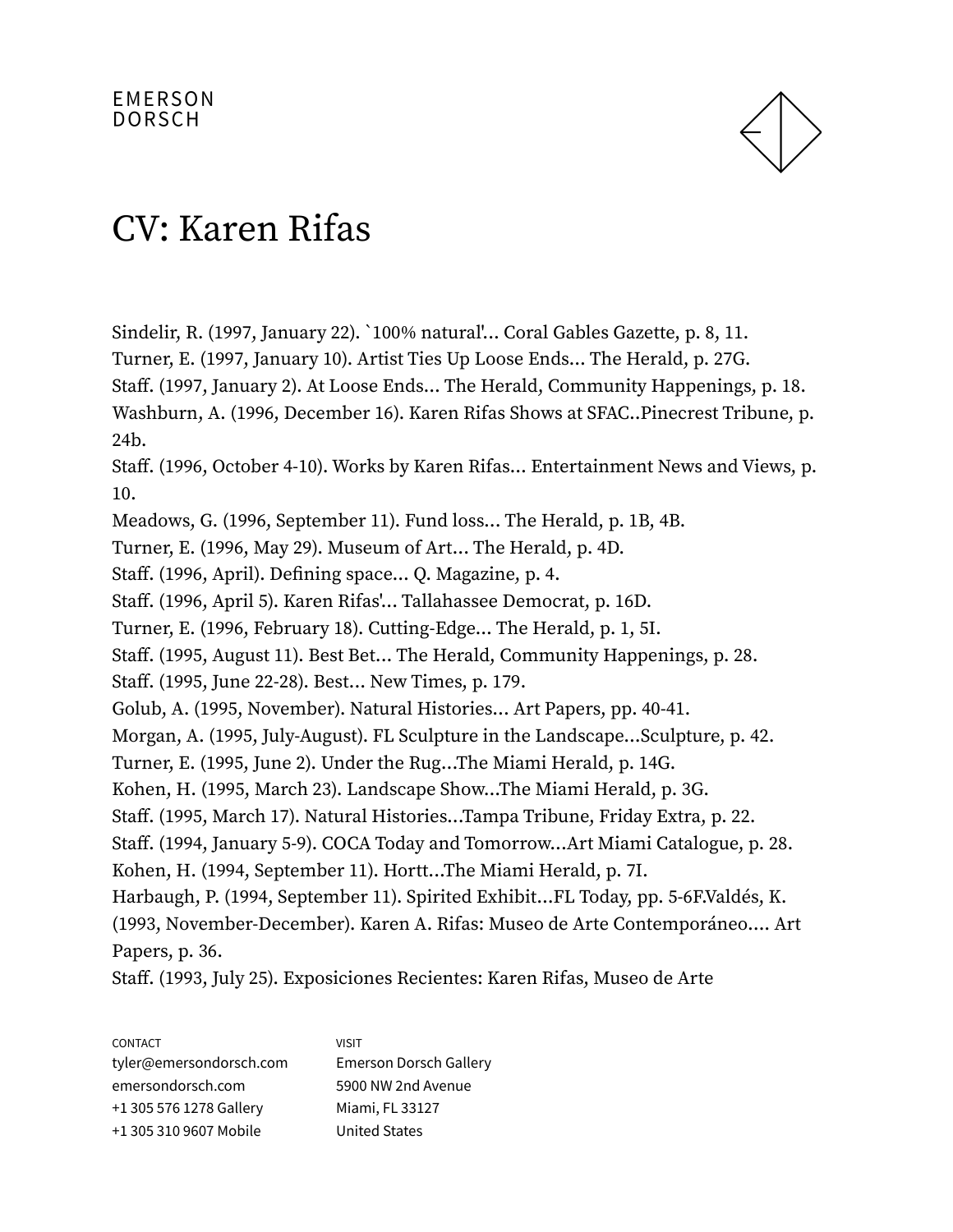

Contemporáneo. Talingo, La Prensa, p. 12.

Kohen, H. (1992, February 22). At North Miami's COCA, Less Is More. The Miami Herald, p. 5E.

Turner, E. (1991, Summer). Sticks and Stones. Art News, p. 21.

Heller-Greenman, B. (1991, Jul-Aug). Round and Round Again: Patrick Dougherty, Ron Fondaw, Karen Rifas. Art Papers. pp. 62-63.

Blank, G. (1990, November). Bombs and Oranges: Discovering Miami's Explosive Art Scene. Arts Magazine, pp. 75-79.

Rosendorf, D. (1988, November-December). Objects of Presence. Art Papers, pp. 62-63. Gaggi, S. (1988, November-December). Matter or Not: Installations, Art Papers, pp. 61- 62.

#### PUBLIC COMMISSIONS & COLLECTIONS

The Bass Museum of Art, Miami Beach, FL, Art Outside, 2020 Oolite Arts, Miami Beach, FL Art in Public Places Caribbean Village Tile Installation, Miami Dade Art in Public Places, Miami, FL The Bass Museum of Art, Miami Beach, FL MIA airport, Concourse J, Miami, FL Oasis of the Seas, Royal Caribbean Museum of Contemporary Art, North Miami, FL Perez Art Museum Miami, Miami, FL Museo de Arte de Ponce, Ponce, Puerto Rico. NSU Art Museum, Ft. Lauderdale, FL Four Seasons Hotel, Miami, FL

| <b>VISIT</b>           |
|------------------------|
| Emerson Dorsch Gallery |
| 5900 NW 2nd Avenue     |
| Miami, FL 33127        |
| <b>United States</b>   |
|                        |